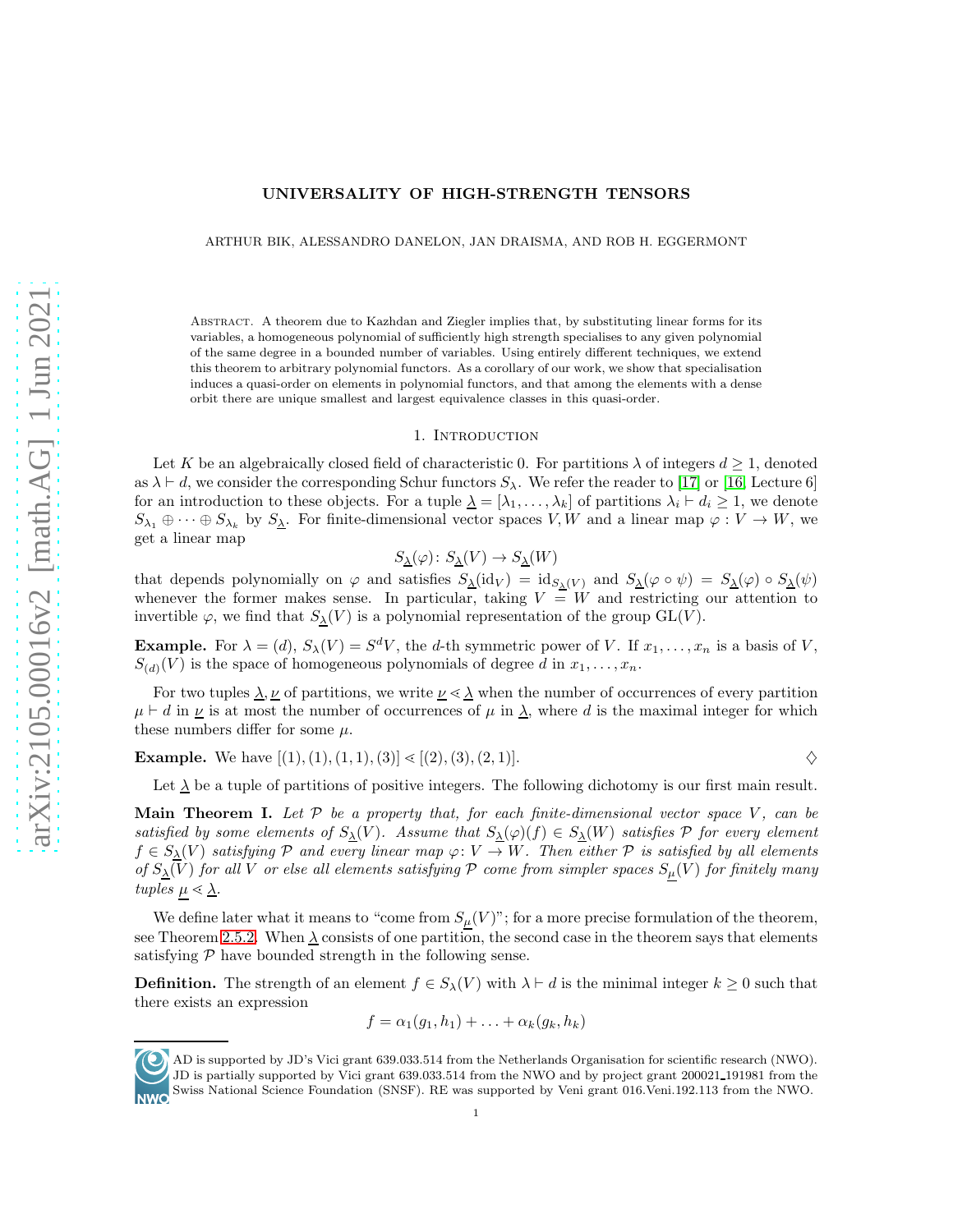where  $\mu_i \vdash d_i$ ,  $\nu_i \vdash e_i$  with  $d_i, e_i < d$ , the  $\alpha_i : S_{\mu_i}(V) \oplus S_{\nu_i}(V) \rightarrow S_{\lambda}(V)$  are GL(V)-equivariant bilinear maps and the  $g_i \in S_{\mu_i}(V), h_i \in S_{\nu_i}(V)$  are elements.

In Definition [2.2.6](#page-2-0) we will give a broader definition that is equivalent to the one above for tuples consisting of a single partition. The definition above and Definition [2.2.6](#page-2-0) extend the strength of polynomials and of tuples of polynomials, respectively. Strength of polynomials plays a key role in the resolution of Stillman's conjecture by Ananyan-Hochster [\[1\]](#page-17-0) and in recent work by Kazhdan-Ziegler [\[19,](#page-18-2) [20\]](#page-18-3). Main Theorem I is an extension (in characteristic zero) of [\[20,](#page-18-3) Theorem 1.9] for homogeneous polynomials, which is the case where  $\lambda$  is a single partition with a single row.

Next, denote the inverse limit of the spaces  $S_{\lambda}(K^n)$  mapping to each other via  $S_{\lambda}$  applied to the projection maps  $K^{n+1} \to K^n$  by  $S_{\underline{\lambda}, \infty}$ . This space comes with the action of the direct limit  $GL_{\infty}$  of the groups  $GL_n$  mapping into each other via the maps  $g \mapsto diag(g, 1)$ . It also comes with a topology induced by the Zariski topologies on  $S_{\lambda}(K^n)$ , which we again call the Zariski topology.

**Corollary** (Corollary [2.6.3\)](#page-6-0). Suppose that the orbit  $GL_{\infty} \cdot p$  is Zariski dense in  $S_{\lambda,\infty}$ . Then for each integer  $n \geq 1$ , the image of  $GL_{\infty} \cdot p$  in  $S_{\lambda}(K^{n})$  is all of  $S_{\lambda}(K^{n})$ .

The second goal of this paper is to bring some order in the (typically uncountable) set of elements with dense GL<sub>∞</sub>-orbits. For elements  $p, q \in S_{\lambda,\infty}$ , we write  $p \preceq q$  when q specialises to p; see §[2.7-](#page-7-0)8 for details.

**Example.** When  $\lambda = (d) \vdash d$ , the space  $S_{\lambda,\infty}$  consists of infinite degree-d forms in variables  $x_1, x_2, \ldots$ We have  $p \preceq q$  if and only if  $p = q(\ell_1, \ell_2, \ldots)$  where  $\ell_1, \ell_2, \ldots$  are infinite linear forms such that for all  $i \geq 1$ , the variable  $x_i$  occurs in only finitely many forms  $\ell_i$ ; this ensures that  $q(\ell_1, \ell_2, \ldots)$  is a well-defined infinite form of degree d.  $\Diamond$ 

Our second main result is the following theorem.

**Main Theorem II** (Theorem [2.9.1\)](#page-8-0). Let  $\lambda$  be a tuple of partitions, all of the same integer  $d \geq 1$ . There exist elements  $p, r \in S_{\Delta,\infty}$ , each with a dense  $GL_{\infty}$ -orbit, such that  $p \preceq q \preceq r$  for all other  $q \in S_{\lambda,\infty}$  with a dense  $GL_{\infty}$ -orbit.

Structure of the paper. In §[2,](#page-1-0) we introduce all relevant definitions and restate our main results in more precise terms. Also, while our main results require characteristic zero, some of our theory is developed in arbitrary characteristic. In §[3,](#page-9-0) we prove Main Theorem I. In §[4,](#page-12-0) we prove Main Theorem II by constructing minimal  $p$  and maximal  $r$ . Finally, we end with some examples in §[5.](#page-15-0)

<span id="page-1-0"></span>Acknowledgments. We thank Andrew Snowden, who first pointed out to us the action of the monoid E on  $P_{\infty}$  and asked about its orbit structure there.

#### 2. Definitions and main results

Fix a field  $K$ . In our main results we will assume that  $K$  is algebraically closed and of characteristic zero, but for now we make no such assumption.

# 2.1. Strength.

<span id="page-1-1"></span>**Definition 2.1.1.** Let  $n \geq 1$  be an integer and let  $f \in K[x_1, \ldots, x_n]_d$  be a homogeneous polynomial of degree  $d \geq 2$ . Then the *strength* of f, denoted str(f), is the minimal integer  $k \geq 0$  such that there exists an expression

$$
f = g_1 \cdot h_1 + \ldots + g_k \cdot h_k
$$

where  $g_i \in K[x_1, \ldots, x_n]_{d_i}$  and  $h_i \in K[x_1, \ldots, x_n]_{d-d_i}$  for some integer  $0 < d_i < d$  for each  $i \in [k]$ .  $\diamondsuit$ 

The strength of polynomials plays a key role in the resolution of Stillman's conjecture by Ananyan-Hochster [\[1,](#page-17-0) [2\]](#page-17-1), the subsequent work by Erman-Sam-Snowden [\[12,](#page-17-2) [13,](#page-18-4) [14\]](#page-18-5) and in Kazhdan-Ziegler's work [\[19,](#page-18-2) [20\]](#page-18-3). Also see [\[3,](#page-17-3) [4,](#page-17-4) [5,](#page-17-5) [7,](#page-17-6) [9,](#page-17-7) [10\]](#page-17-8) for other recent papers studying strength.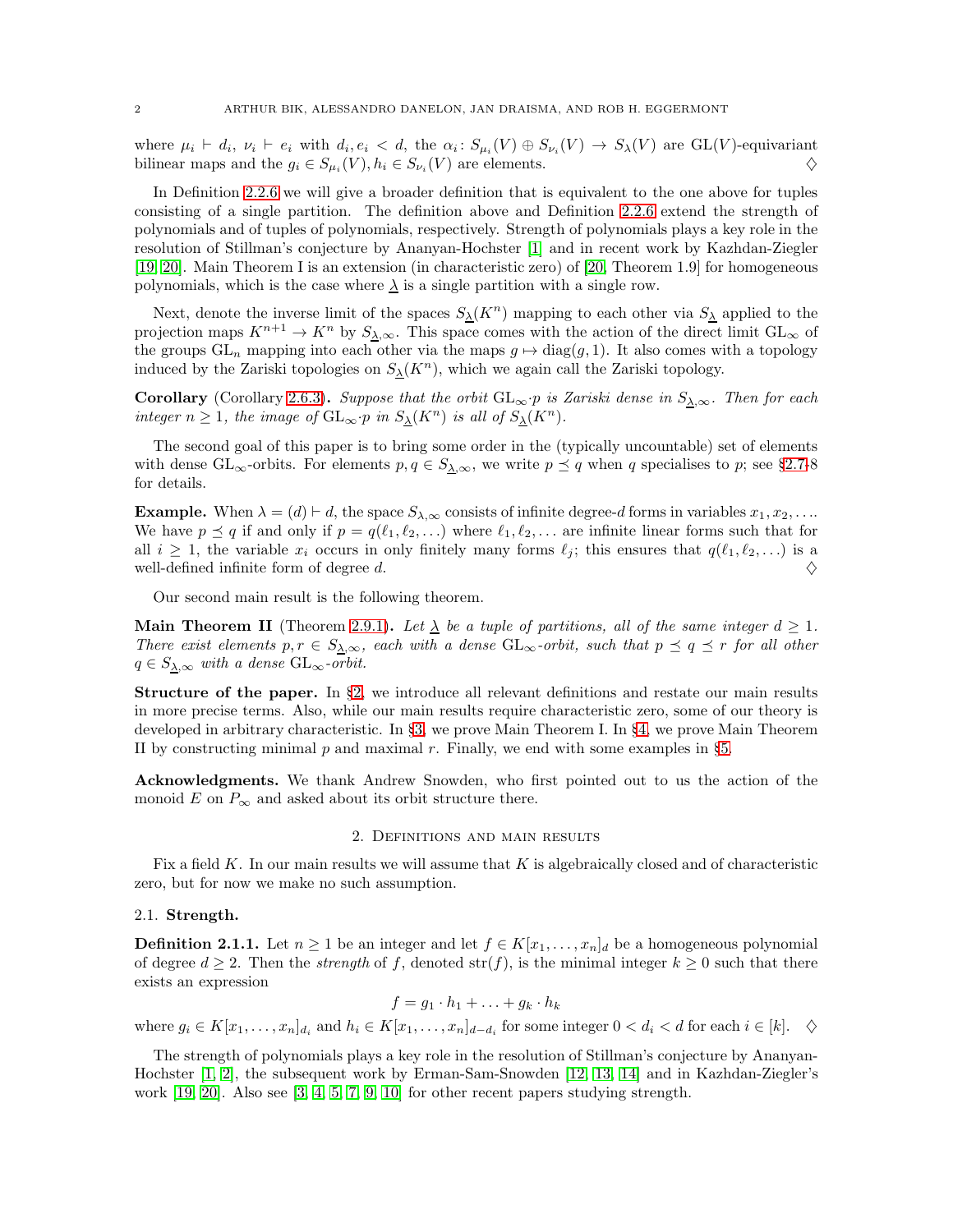2.2. Polynomial functors and their maps. Assume that  $K$  is infinite. Let Vec be the category of finite-dimensional vector spaces over  $K$  with  $K$ -linear maps.

**Definition 2.2.1.** A polynomial functor of degree  $\leq d$  over K is a functor P: Vec  $\rightarrow$  Vec with the property that for all  $U, V \in \mathbf{Vec}$  the map P: Hom $(U, V) \to \text{Hom}(P(U), P(V))$  is a polynomial map of degree  $\leq d$ . A polynomial functor is a polynomial functor of degree  $\leq d$  for some integer  $d < \infty$ .

**Remark 2.2.2.** For finite fields K, the correct analogue is that of a *strict* polynomial functor [\[15\]](#page-18-6).  $\diamond$ 

Any polynomial functor P is a finite direct sum of its *homogeneous* parts  $P_d$ , which are the polynomial subfunctors defined by  $P_d(V) := \{ p \in P(V) \mid \forall t \in K : P(t \operatorname{id}_V) p = t^d p \}$  for each integer  $d \geq 0$ . A polynomial functor is called homogeneous of degree  $d$  when it equals its degree- $d$  part.

**Example 2.2.3.** The functor  $U \mapsto S^d(U)$  is a homogeneous polynomial functor of degree d. If U has basis  $x_1, \ldots, x_n$ , then  $S^d(U)$  is canonically isomorphic to  $K[x_1, \ldots, x_n]_d$ . In this incarnation, linear maps  $S^d(\varphi)$  for  $\varphi: U \to V$  correspond to substitutions of the variables  $x_1, \ldots, x_n$  by linear forms in variables  $y_1, \ldots, y_m$  representing a basis of V.

Polynomial functors are the ambient spaces in current research on infinite-dimensional algebraic geometry [\[6,](#page-17-9) [7,](#page-17-6) [8,](#page-17-10) [11\]](#page-17-11). Polynomial functors form an Abelian category in which a morphism  $\alpha: P \to Q$ consists of a linear map  $\alpha_U : P(U) \to Q(U)$  for each  $U \in \mathbf{Vec}$  such that for all  $U, V \in \mathbf{Vec}$  and all  $\varphi \in \text{Hom}(U, V)$  the following diagram commutes:

$$
P(U) \xrightarrow{\alpha_U} Q(U)
$$
  
\n
$$
P(\varphi) \downarrow \qquad Q(\varphi)
$$
  
\n
$$
P(V) \xrightarrow{\alpha_V} Q(V).
$$

In characteristic zero, each polynomial functor  $P$  is isomorphic, in this Abelian category, to a direct sum of Schur functors, which can be thought of as subobjects (or quotients) of the polynomial functors  $V \mapsto V^{\otimes d}$ . For that reason, we will informally refer to elements of  $P(V)$  as tensors.

In addition to the linear morphisms between polynomial functors above, we may also allow each  $\alpha_U$ to be a polynomial map  $P(U) \to Q(U)$  such that the diagram commutes. Such an  $\alpha$  will be called a polynomial transformation from P to Q. If U is irrelevant or clear from the context, we write  $\alpha$ instead of  $\alpha_{U}$ .

**Example 2.2.4.** In the context of Definition [2.1.1,](#page-1-1) we set  $P := \bigoplus_{i=1}^{k} (S^{d_i} \oplus S^{d-d_i})$  and  $Q := S^d$ and define  $\alpha$  by

$$
\alpha(g_1, h_1, \ldots, g_k, h_k) := g_1 \cdot h_1 + \ldots + g_k \cdot h_k.
$$

This is a polynomial transformation  $P \to Q$ .

**Example 2.2.5.** Let  $Q, R$  be polynomial functors and  $\alpha: Q \otimes R \to P$  a linear morphism. Then  $(q, r) \mapsto \alpha(q \otimes r)$  defines a *bilinear* polynomial transformation  $Q \oplus R \to P$ .

Inspired by these examples, we propose the following definition of strength for elements of homogeneous polynomial functors. We are not sure that this is the best definition in arbitrary characteristic, so we restrict ourselves to characteristic zero.

<span id="page-2-0"></span>**Definition 2.2.6.** Assume that char  $K = 0$ . Let P be a homogeneous polynomial functor of degree  $d \geq 2$  and let  $V \in \mathbf{Vec}$ . The *strength* of  $p \in P(V)$  is the minimal integer  $k \geq 0$  such that

$$
p = \alpha_1(q_1, r_1) + \ldots + \alpha_k(q_k, r_k)
$$

where, for each  $i \in [k]$ ,  $Q_i, R_i$  are irreducible polynomial functors with positive degrees adding up to d,  $\alpha_i \colon Q_i \oplus R_i \to P$  is a bilinear polynomial transformation and  $q_i \in Q_i(V)$  and  $r_i \in R_i(V)$  are tensors.  $\Diamond$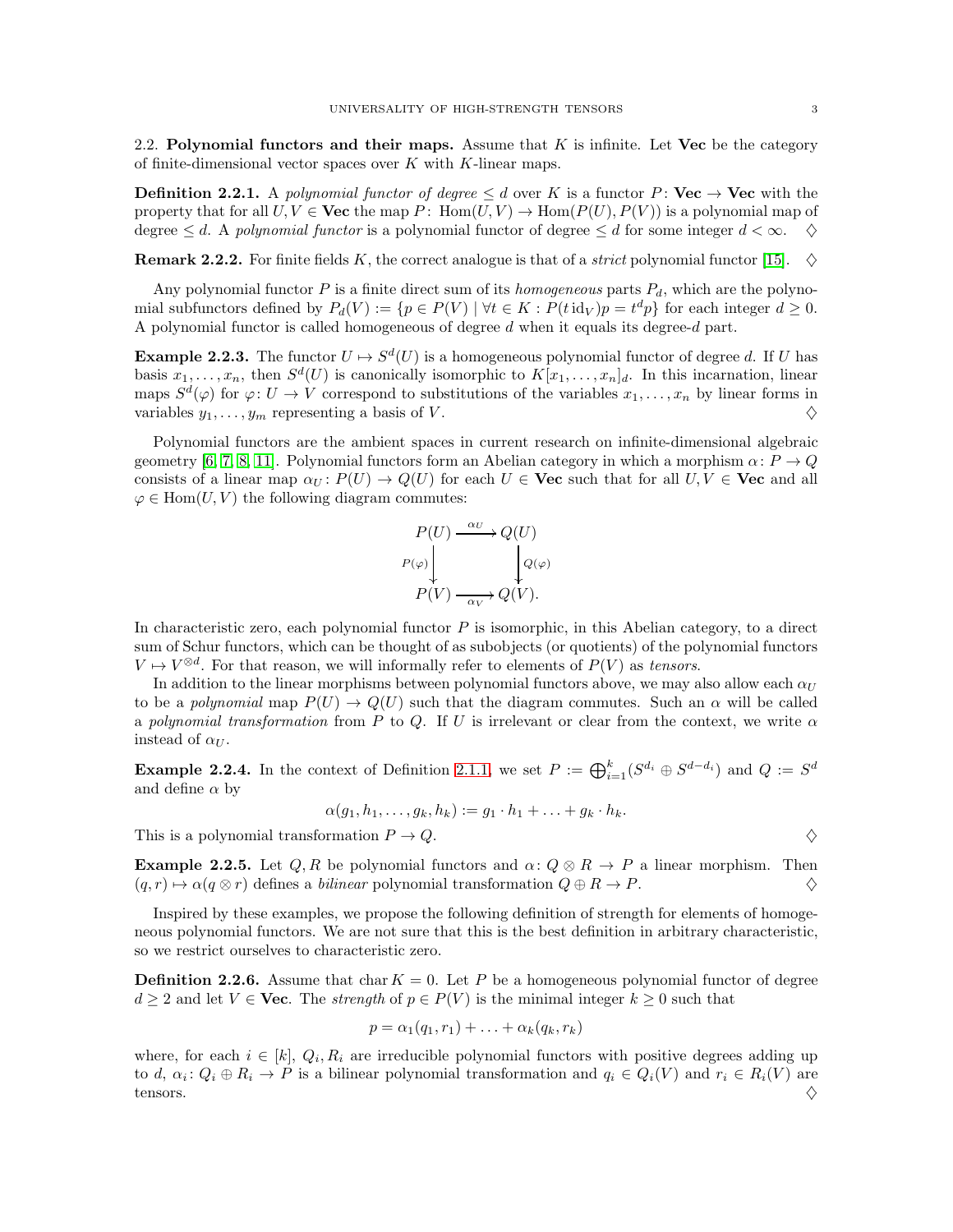Remark 2.2.7. Positive degrees of two polynomial functors cannot add up to 1. So nonzero tensors  $p \in P(V)$  of homogeneous polynomial functors P of degree 1 cannot have finite strength. We say that such tensors p have infinite strength. Note that the strength of  $0 \in P(V)$  always equals 0.

**Proposition 2.2.8.** Assume that char  $K = 0$ . For each integer  $d \geq 2$ , the strength of a polynomial  $f \in S^d(V)$  according to Definition [2.1.1](#page-1-1) equals that according to Definition [2.2.6.](#page-2-0)

*Proof.* The inequality  $\geq$  follows from the fact that  $\alpha_i : S^{d_i} \oplus S^{d-d_i} \to S^d$ ,  $(g, h) \mapsto g \cdot h$  is a bilinear polynomial transformation. For the inequality  $\leq$ , suppose that  $\alpha: Q \oplus R \to S^d$  is a nonzero bilinear polynomial transformation, where Q and R are irreducible of degrees  $e < d$  and  $d - e < d$ . So Q and R are Schur functors corresponding to Young diagrams with  $e$  and  $d - e$  boxes, respectively, and  $Q \otimes R$  admits a nonzero linear morphism to  $S^d$ , whose Young diagram is a row of d boxes. The Littlewood-Richardson rule then implies that the Young diagrams of Q and R must be a single row as well, so that  $Q = S^e$  and  $R = S^{d-e}$ , and also that there is (up to scaling) a unique morphism  $Q \otimes R =$  $S^e \otimes S^{d-e} \to S^d$ , namely, the one corresponding to the polynomial transformation  $(g, h) \mapsto g \cdot h$ .  $\Box$ 

The strength of a tensor in  $P$  quickly becomes very difficult when  $P$  is not irreducible.

**Example 2.2.9.** Take  $P = (S^d)^{\oplus e}$  for some integer  $e \geq 1$ . Then the strength of a tuple  $(f_1, \ldots, f_e) \in$  $P(V)$  is the minimum number  $k \geq 0$  such that

$$
f_1,\ldots,f_e\in\mathrm{span}\{g_1,\ldots,g_k\}
$$

where  $g_1, \ldots, g_k \in S^d(V)$  are reducible polynomials.  $\diamondsuit$ 

**Example 2.2.10.** Consider  $P = S^2 \oplus \bigwedge^2$ , so that  $P(V) = V \otimes V$ , and assume that K is algebraically closed. The only possibilities for Q and R are  $Q(V) = R(V) = V$ . The bilinear polynomial transformations  $\alpha$ :  $Q \oplus R \rightarrow P$  are of the form

$$
\alpha(u, v) = au \otimes v + bv \otimes u = c(u \otimes v + v \otimes u) + d(u \otimes v - v \otimes u)
$$

for certain  $a, b, c, d \in K$ . We note that  $str(A) = [rk(A)/2]$  when  $A \in S^2(V)$  and  $str(A) = rk(A)/2$ when  $A \in \bigwedge^2(V)$ . In general, we have

$$
rk(A)/2, rk(A + A^T)/2, rk(A - A^T)/2 \leq str(A) \leq rk(A), rk(A + A^T)/2 + rk(A - A^T)/2
$$

for all  $A \in V \otimes V$ , where each bound can hold with equality. For example, for the matrix

$$
A = \begin{pmatrix} 0 & 1 & & & \\ 0 & 0 & & & \\ & & \ddots & & \\ & & & 0 & 1 \\ & & & & 0 \end{pmatrix}
$$

we have  $\text{rk}(A + A^{\top})/2 = \text{rk}(A - A^{\top})/2 = \text{str}(A) = \text{rk}(A)$ .

**Example 2.2.11.** Again take  $P = S^2 \oplus \bigwedge^2$  and consider  $P(K^2) = K^{2 \times 2}$ . Assume K is algebraically closed. The matrix

$$
A = \begin{pmatrix} 1 & x \\ 0 & 1 \end{pmatrix}
$$

clearly has strength  $\leq 2$ . We will show that A has strength 2 whenever  $x = \pm 2$  and strength 1 otherwise. In particular, this shows that the subset of  $P(K^2)$  of matrices of strength  $\leq 1$  is not closed.

Suppose A has strength 1. Then we can write A as  $au \otimes v + bv \otimes u$  with  $a, b \in K$  and  $v, u \in K^2$ . Let  $e_1, e_2$  be the standard basis of  $K^2$ . Without loss of generality, we may assume that  $u = e_1 + \lambda e_2$ and  $v = e_1 + \mu e_2$  for some  $\lambda, \mu \in K$ . We get

$$
a + b = 1,
$$
  
\n
$$
a\lambda + b\mu = 0,
$$
  
\n
$$
a\mu + b\lambda = x,
$$
  
\n
$$
\lambda\mu = 1.
$$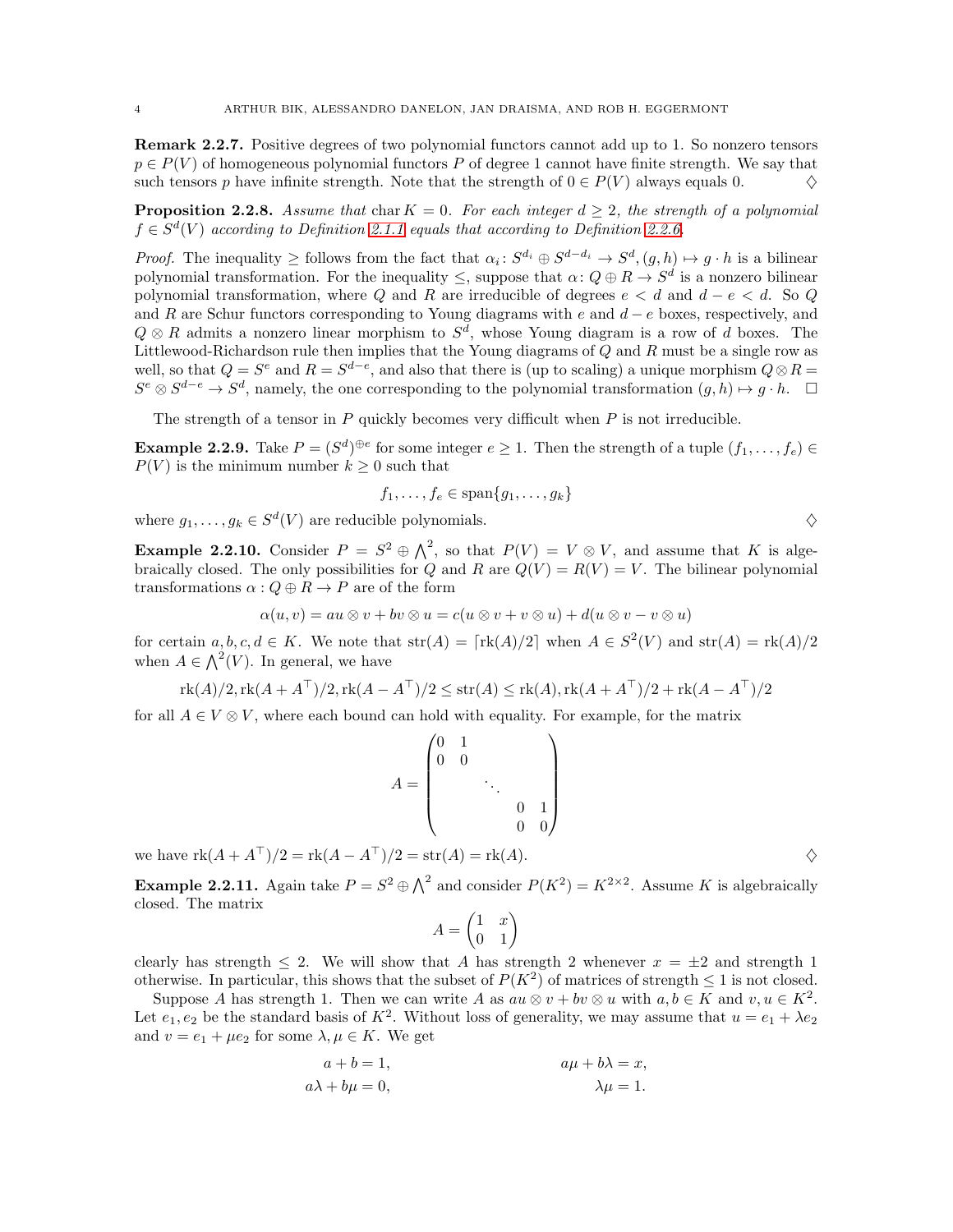Using  $\lambda = \mu^{-1}$  and  $b = 1 - a$ , we are left with  $a\mu^2 + (1 - a) = x\mu$  and  $a + (1 - a)\mu^2 = 0$ . The latter gives us  $\mu \neq \pm 1$  and  $a = \mu^2/(\mu^2 - 1)$ . We get  $\mu^2 + 1 = x\mu$ . Now, if  $x \neq \pm 2$ , then such a  $\mu \neq \pm 1$ exists. So in this case A indeed has strength 1. If  $x = \pm 2$ , the only solution is  $\mu = \pm 1$ . Hence A has strength 2 in this case.  $\Diamond$ 

#### 2.3. Subsets of polynomial functors.

**Definition 2.3.1.** Let P be a polynomial functor. A *subset* of P consists of a subset  $X(U) \subseteq P(U)$ for each  $U \in \mathbf{Vec}$  such that for all  $\varphi \in \text{Hom}(U, V)$  we have  $P(\varphi)(X(U)) \subseteq X(V)$ . It is closed if each  $X(U)$  is Zariski-closed in  $P(U)$ .

**Example 2.3.2.** Fix integers  $d \geq 2$  and  $k \geq 0$ . The elements in  $S^d(V)$  of strength  $\leq k$  form a subset of  $S^d$ . This set is closed for  $d = 2, 3$  but not for  $d = 4$ ; see [\[3\]](#page-17-3).

<span id="page-4-1"></span>**Example 2.3.3.** Take  $K = \mathbb{R}$  and let  $X(V)$  be the set of positive semidefinite elements in  $S^2(V)$ , i.e., those that are sums of squares of elements of V. Then X is a subset of  $S^2$ .  $\Diamond$ 

## 2.4. Kazhdan-Ziegler's theorem: universality of strength.

<span id="page-4-2"></span>**Theorem 2.4.1** (Kazhdan-Ziegler [\[20,](#page-18-3) Theorem 1.9]). Let  $d \geq 2$  be an integer. Assume that K is algebraically closed and of characteristic 0 or  $> d$ . Let X be a subset of  $S^d$ . Then either  $X = S^d$  or else there exists an integer  $k \geq 0$  such that each polynomial in each  $X(U)$  has strength  $\leq k$ .

This theorem is a strengthening of [\[7,](#page-17-6) Theorem 4], where the additional assumption is that X is closed. The condition that  $K$  be algebraically closed cannot be dropped, e.g. by Example [2.3.3:](#page-4-1) there is no uniform upper bound on the strength of positive definite quadratic forms. The condition on the characteristic can also not be dropped, but see Remark [2.9.2.](#page-8-1)

Corollary 2.4.2 (Kazhdan-Ziegler, universality of strength). With the same assumptions on K, for every fixed number of variables  $m \geq 1$  and degree  $d \geq 2$  there exists an  $r \geq 0$  such that for any number of variables  $n \geq 1$ , any polynomial  $f \in K[x_1, \ldots, x_n]_d$  of strength  $\geq r$  and any polynomial  $g \in K[y_1, \ldots, y_m]_d$  there exists a linear variable substitution  $x_j \mapsto \sum_i c_{ij} y_i$  under which f specialises to g.

*Proof.* For each  $U \in \mathbf{Vec}$ , define  $X(U) \subseteq S^d(U)$  as the set of all f such that the map

$$
Hom(U, K^m) \to S^d(K^m)
$$

$$
\varphi \mapsto S^d(\varphi)f
$$

is not surjective. A straightforward computation shows that this is a subset of  $S^d$ . It is not all of  $S^d$ , because if we take U to be of dimension  $d \cdot \dim S^d(K^m)$ , then in  $S^d(U)$  we can construct a sum f of  $\dim S^d(K^m)$  squarefree monomials in distinct variables and specialise each of these monomials to a prescribed multiple of a basis monomial in  $S^d(K^m)$ . Hence  $f \notin X(U)$ . By Theorem [2.4.1,](#page-4-2) it follows that the strength of elements of  $X(U)$  is uniformly bounded.

2.5. Our generalisation: universality for polynomial functors. Let  $P, Q$  be polynomial functors. We say that  $Q$  is smaller than  $P$ , denoted  $Q \ll P$ , when  $P$  and  $Q$  are not (linearly) isomorphic and  $Q_d$  is a quotient of  $P_d$  for the highest degree d where  $P_d$  and  $Q_d$  are not isomorphic. We say that a polynomial functor P is pure when  $P({0}) = {0}.$ 

<span id="page-4-3"></span>**Remark 2.5.1.** Let  $Q \leq P$  be polynomial functors and suppose that P is homogeneous of degree  $d > 0$ . Then  $Q_d$  must be a quotient of  $P_d$ . So we see that  $Q \oplus R \leq P$  for any polynomial functor R of degree  $\lt d$ .

The following is our first main result.

<span id="page-4-0"></span>**Theorem 2.5.2** (Main Theorem I). Assume that  $K$  is algebraically closed of characteristic zero. Let X be a subset of a pure polynomial functor P over K. Then either  $X(U) = P(U)$  for all  $U \in \mathbf{Vec}$ or else there exist finitely many polynomial functors  $Q_1, \ldots, Q_k \leq P$  and polynomial transformations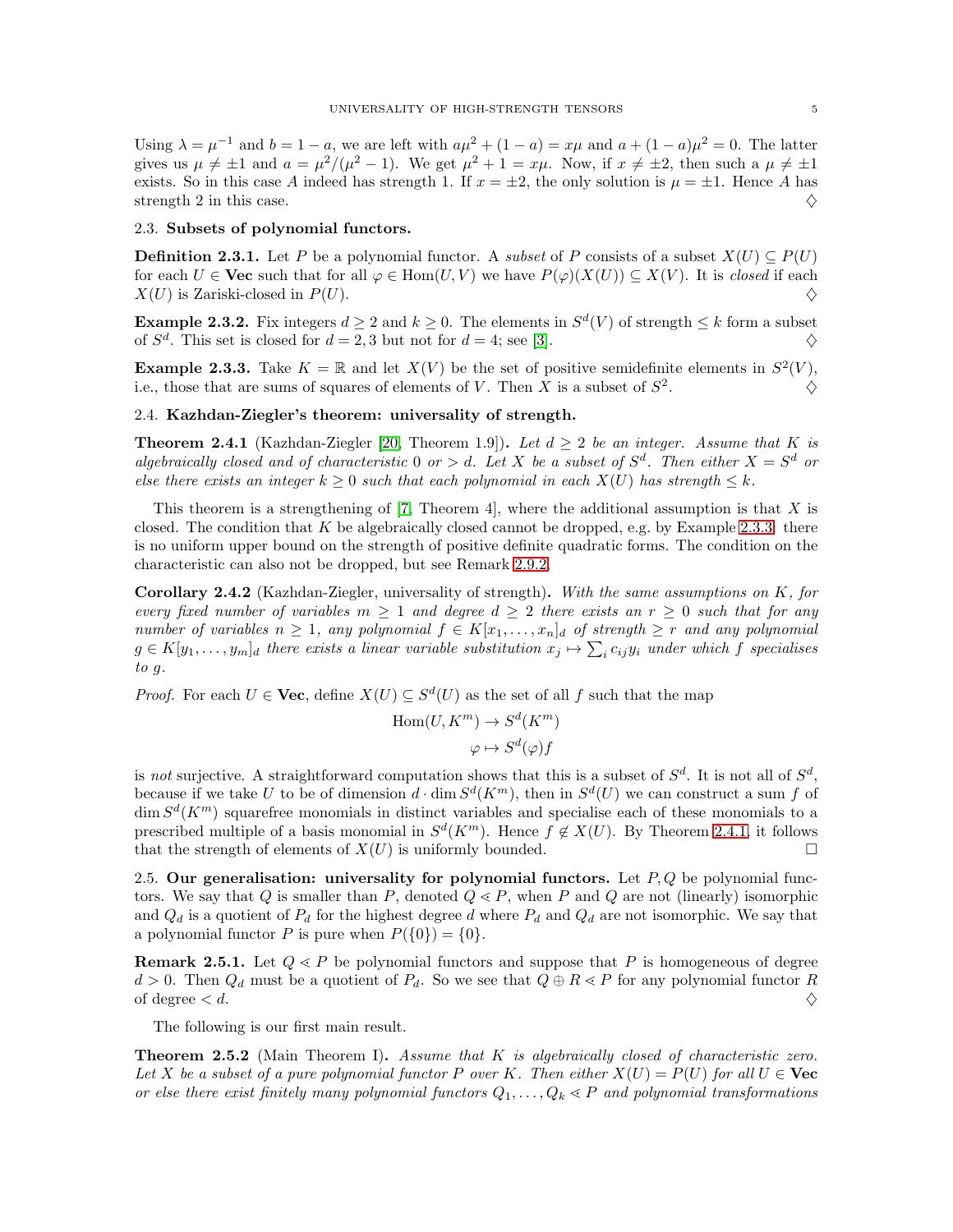$\alpha_i \colon Q_i \to P$  with  $X(U) \subseteq \bigcup_{i=1}^k \text{im}(\alpha_{i,U})$  for all  $U \in \mathbf{Vec}$ . In the latter case, X is contained in a proper closed subset of P.

If we assume furthermore that P is irreducible, then in the second case there exists a integer  $k > 0$ such that for all  $U \in \mathbf{Vec}$  and all  $p \in X(U)$  the strength of p is at most k.

This is a strengthening of a theorem from the upcoming paper [\[8\]](#page-17-10) (also appearing in the first author's thesis  $[6,$  Theorem 4.2.5]), where the additional assumption is that X be closed.

**Remark 2.5.3.** When P is irreducible of degree 1, then  $P(U) = U$ . In this case, the subsets of P are P and  $\{0\}$ . So indeed, the elements of a proper subset of P have bounded strength, namely 0.  $\diamond$ 

Again, the condition that  $K$  be algebraically closed cannot be dropped, and neither can the condition on the characteristic; however, see Remark [2.9.2.](#page-8-1) Main Theorem I has the same corollary as Theorem [2.4.1.](#page-4-2)

<span id="page-5-0"></span>**Corollary 2.5.4.** With the same assumptions as in Main Theorem I, let  $U \in \mathbf{Vec}$  be a fixed vector space. Then there exist finitely many polynomial functors  $Q_1, \ldots, Q_k \ll P$  and polynomial transformations  $\alpha_i \colon Q_i \to P$  such that for every  $V \in \mathbf{Vec}$  and every  $f \in P(V)$  that is not in  $\bigcup_{i=1}^k \text{im}(\alpha_{i,V})$ the map Hom $(V, U) \to P(U), \varphi \mapsto P(\varphi)f$  is surjective.

If P is irreducible, then the condition that  $f \notin \bigcup_{i=1}^{k} \text{im}(\alpha_{i,V})$  can be replaced by the condition that f has strength greater than some function of dim U only.

2.6. Limits and dense orbits. Let  $P$  be a pure polynomial functor over  $K$ . There is another point of view on closed subsets of  $P$ , which involves limits that we define now.

**Definition 2.6.1.** We define  $P_{\infty} := \varprojlim_n P(K^n)$ , where the map  $P(K^{n+1}) \to P(K^n)$  is  $P(\pi_n)$  with  $\pi_n: K^{n+1} \to K^n$  the projection map forgetting the last coordinate. We equip  $P_{\infty}$  with the inverse limit of the Zariski topologies on the  $P(K^n)$ , which is itself a Zariski topology coming from the fact that  $P_{\infty} = (\bigcup_{n} P(K^{n})^{*})^{*}$ . We also write  $P(\pi_{n})$  for the projection map  $P_{\infty} \to P(K^{n})$ ; this will not lead to confusion. A polynomial transformation  $\alpha: P \to Q$  naturally yields a continuous map  $P_{\infty} \to Q_{\infty}$  also denoted by  $\alpha$ .

If  $P = S^d$ , then the elements of  $P_{\infty}$  can be thought of as homogeneous series of degree d in infinitely many variables  $x_1, x_2, \ldots$ . Here, closed subsets of  $P_{\infty}$  are defined by polynomial equations in the coefficients of these series.

On  $P_{\infty}$  acts the group  $\mathrm{GL}_{\infty} = \bigcup_n \mathrm{GL}_n$ , where  $\mathrm{GL}_n$  is embedded into  $\mathrm{GL}_{n+1}$  via the map

$$
g \mapsto \begin{pmatrix} g & 0 \\ 0 & 1 \end{pmatrix}.
$$

Indeed, with this embedding the map  $P(K^{n+1}) \to P(K^n)$  in the definition of  $P_{\infty}$  is  $GL_n$ -equivariant, and this yields the action of  $GL_{\infty}$  on the projective limit. In the case of degree-d series, an element  $g \in GL_n \subset GL_\infty$  maps each of the first n variables  $x_i$  to a linear combination of  $x_1, \ldots, x_n$  and the remaining variables to themselves.

The map that sends a closed subset X of P to the closed subset  $X_{\infty} := \varprojlim_n X(K^n)$  of  $P_{\infty}$  is a bijection with the collection of closed  $GL_{\infty}$ -stable subsets of  $P_{\infty}$  [\[6,](#page-17-9) Proposition 1.3.28]. Hence closed subsets of polynomial functors can also be studied in this infinite-dimensional setting.

**Example 2.6.2.** On degree-d forms,  $GL_{\infty}$  clearly has dense orbits, such as that of

$$
f = x_1 x_2 \cdots x_d + x_{d+1} x_{d+2} \cdots x_{2d} + \dots
$$

The reason is that this series can be specialised to any degree-d form in finitely many variables by linear variable substitutions. This implies that the image of  $GL_{\infty} \cdot f$  in each  $S^d(K^n)$  is dense. Hence  $\mathrm{GL}_{\infty}\cdot f$  is dense in  $S^d_{\infty}$  $\overset{d}{\infty}$ .

For every pure polynomial functor P, the group  $GL_{\infty}$  has dense orbits on  $P_{\infty}$ —in fact, uncountably many of them! See [\[6,](#page-17-9) §4.5.1]. They have the following interesting property.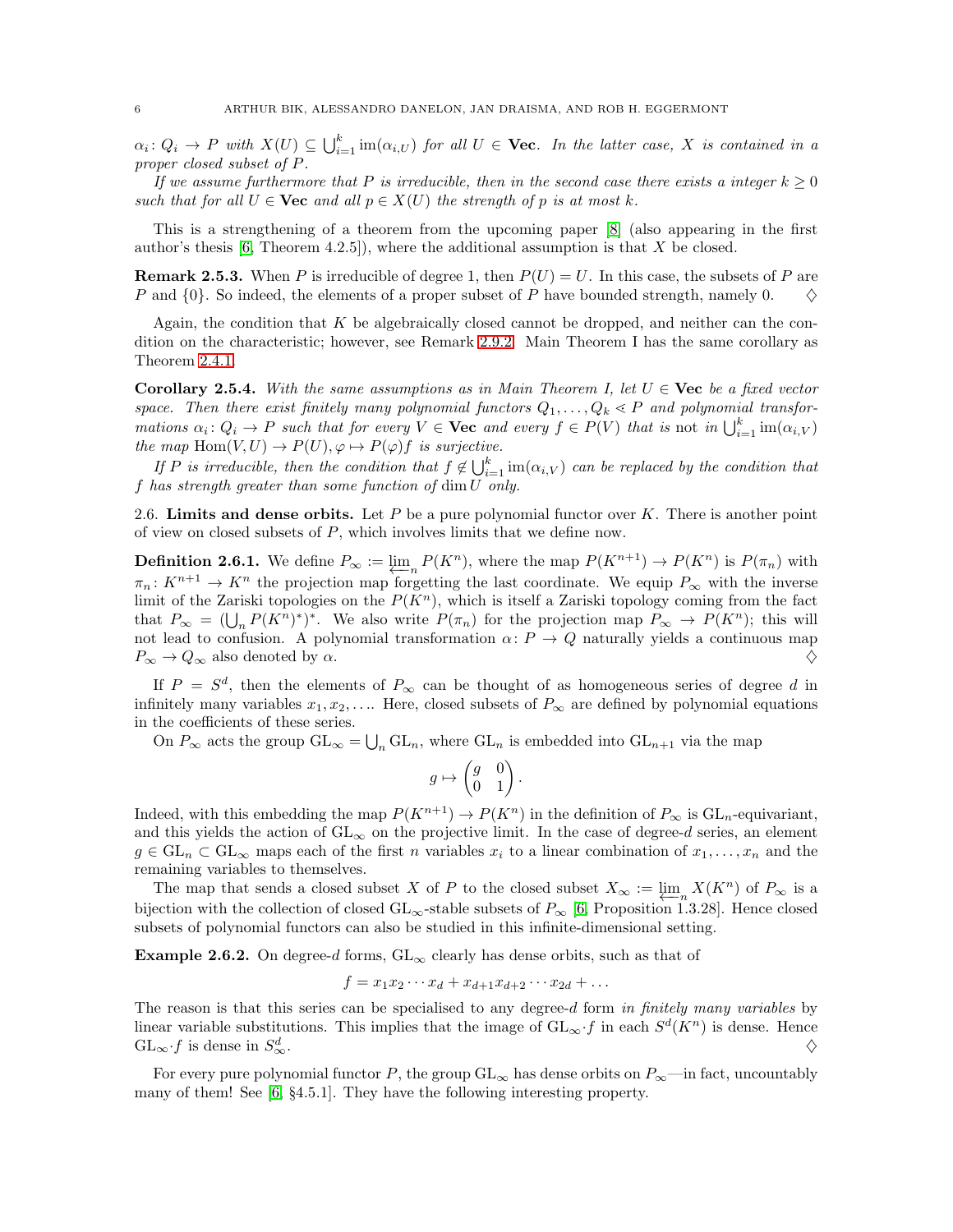<span id="page-6-0"></span>Corollary 2.6.3. Suppose that  $GL_\infty \cdot p$  is dense in  $P_\infty$ . Then for each integer  $n \geq 1$ , the image of  $GL_{\infty} \cdot p$  in  $P(K^{n})$  is all of  $P(K^{n})$ .

*Proof.* For  $V \in \mathbf{Vec}$ , define

$$
X(V) := \{ P(\varphi)P(\pi_n)p \mid n \ge 1, \varphi \in \text{Hom}(K^n, V) \} \subseteq P(V),
$$

which is exactly the image of  $GL_{\infty} \cdot p$  under the projection  $P_{\infty} \to P(K^m)$  followed by an isomorphism  $P(\varphi)$ , where  $\varphi: K^m \to V$  is a linear isomorphism. We see that X is a subset of P. For each  $V \in \mathbf{Vec}$ , the subset  $X(V)$  is dense in  $P(V)$  since  $GL_{\infty} \cdot p$  is dense in  $P_{\infty}$ . So  $X = P$  by Main Theorem I.  $\Box$ 

The notion of strength has an obvious generalisation.

**Definition 2.6.4.** Assume that char  $K = 0$ . Let P be a homogeneous polynomial functor. The strength of a tensor  $p \in P_{\infty}$  is the minimal integer  $k \geq 0$  such that

$$
p = \alpha_1(q_1, r_1) + \ldots + \alpha_k(q_k, r_k)
$$

for some irreducible polynomial functors  $Q_i, R_i$  whose positive degrees sum up to  $d$ , bilinear polynomial transformations  $\alpha_i \colon Q_i \oplus R_i \to P$  and elements  $q_i \in Q_{i,\infty}$  and  $r_i \in R_{i,\infty}$ . If no such k exists, we say that p has infinite strength.  $\diamondsuit$ 

**Corollary 2.6.5.** Assume that char  $K = 0$  and that P is irreducible of degree  $\geq 2$ . Then an element of  $P_{\infty}$  has infinite strength if and only if its  $GL_{\infty}$ -orbit is dense.

*Proof.* If  $p \in P_{\infty}$  has finite strength, then let  $\alpha_i : Q_i \times R_i \to P$  be as in the definition above and let

$$
\alpha := \alpha_1 + \ldots + \alpha_k \colon Q := \bigoplus_{i=1}^k (Q_i \otimes R_i) \to P
$$

be their sum, so that  $p \in \text{im}(\alpha)$ . Consider the closed subset  $X = \text{im}(\alpha)$ , i.e., the closed subset defined by  $X(V) = \overline{\text{im}(\alpha_V)}$  for all  $V \in \textbf{Vec}$ . As dim  $Q(K^n)$  is a polynomial in n of degree  $\lt d$ , while  $\dim P(K^n)$  is a polynomial in n of degree d, we see that  $X(K^n)$  is a proper subset of  $P(K^n)$  for all  $n \gg 0$ . Since  $p \in X_{\infty}$ , it follows that  $GL_{\infty} \cdot p$  is not dense.

Suppose, conversely, that  $GL_{\infty} \cdot p$  is not dense. Then it is contained in  $X_{\infty}$  for some proper closed subset X of P. Hence p has finite strength by Main Theorem I.

**Example 2.6.6.** Let P, Q be homogeneous functors of the same degree  $d \geq 2$  and let  $p \in P_{\infty}$  be an element of infinite strength. Then  $(p, 0) \in P_{\infty} \oplus Q_{\infty}$  also has infinite strength, but the orbit  $GL_{\infty}(p,0)$  is not dense.  $\diamondsuit$ 

<span id="page-6-1"></span>Remark 2.6.7. In Section [4](#page-12-0) we will use a generalisation of notation introduced here: for an integer  $m \geq 0$  we will write  $P_{\infty-m}$  for the limit  $\varprojlim_{n} P(K^{[n]-[m]})$  over all integers  $n \geq m$ . This space is isomorphic to  $P_{\infty}$ , but the indices have been shifted by m. On  $P_{\infty-m}$  acts the group  $\mathrm{GL}_{\infty-m} \cong \mathrm{GL}_{\infty}$ , which is the union of  $GL(K^{[n]-[m]})$  over all  $n \geq m$ . We denote the image of an element  $p \in P_{\infty-m}$ in  $P(K^{[n]-[m]})$  by  $p_{[n]-[m]}$ . The inclusions  $\iota_n: K^{[n]-[m]} \to K^n$  sending  $v \mapsto (0, v)$  allow us to view  $P_{\infty-m}$  as a subset of  $P_{\infty}$ .

<span id="page-6-2"></span>**Corollary 2.6.8.** Let P be a homogeneous polynomial functor of degree  $d \geq 2$  and  $m \geq 0$  an integer. Let  $p \in P_{\infty-m}$  be a tensor whose  $GL_{\infty-m}$ -orbit is not dense and let  $q \in P_{\infty}$  be an element with finite strength. Then the  $GL_{\infty}$ -orbit of  $p + q \in P_{\infty}$  is also not dense.

*Proof.* Note that p is contained in the image of  $\alpha$ :  $Q_{\infty-m} \to P_{\infty-m}$  for some polynomial transformation  $\alpha: Q \to P$  with  $Q \ll P$  [\[6,](#page-17-9) Theorem 4.2.5] and q is contained in the image of  $\beta: R_{\infty} \to P_{\infty}$  for some polynomial transformation  $\beta: R \to P$  with  $\deg(R) < d$ . So since  $Q \oplus R \leq P$  by Remark [2.5.1,](#page-4-3) we see that  $p + q$  is contained in a proper closed subset of P. Hence its  $GL_{\infty}$ -orbit is not dense.  $\square$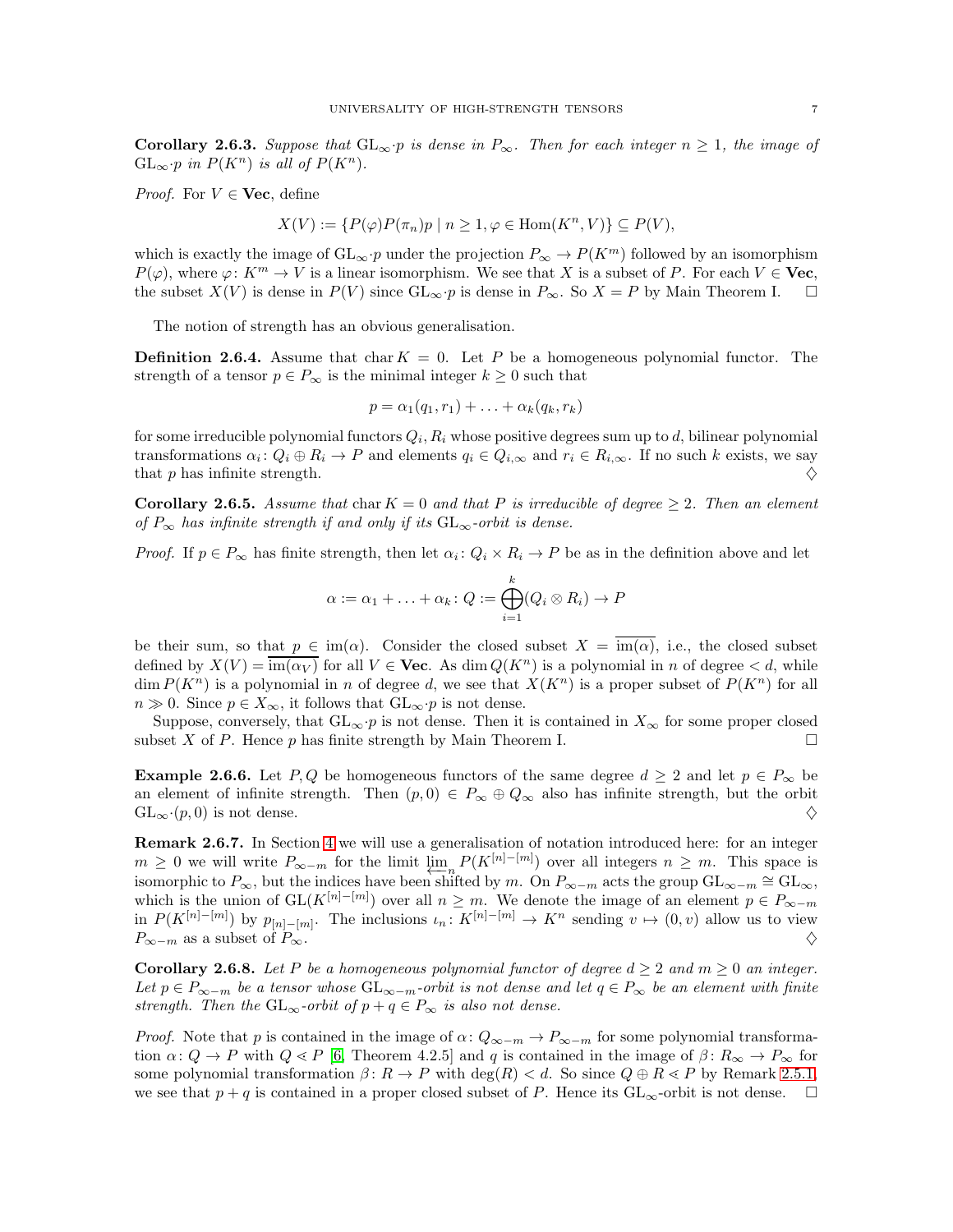<span id="page-7-0"></span>2.7. Linear endomorphisms. Our second goal in this paper is to show that there always exist minimal f with dense orbits. This minimality relates to a monoid of linear endomorphisms extending  $GL_{\infty}$ , as follows. Elements of  $GL_{\infty}$  are  $\mathbb{N} \times \mathbb{N}$  matrices of the block form

$$
\begin{pmatrix} g & 0 \\ 0 & I_{\infty} \end{pmatrix}
$$

where  $g \in GL_n$  for some n and  $I_{\infty}$  is the infinite identity matrix.

**Definition 2.7.1.** Let  $E \supset GL_{\infty}$  be the monoid of  $\mathbb{N} \times \mathbb{N}$  matrices with the property that each row contains only finitely many nonzero entries.  $\Diamond$ 

Example 2.7.2. For every integer  $i \geq 1$ , let  $\varphi_i \in K^{n_i \times m_i}$  be a matrix. Then the block matrix

$$
\begin{pmatrix} \varphi_1 & & \\ & \varphi_2 & \\ & & \ddots \end{pmatrix}
$$

is an element of E.

We define an action of E on  $P_{\infty}$  as follows. Let  $p = (p_0, p_1, \ldots) \in P_{\infty}$  and  $\varphi \in E$ . For each integer  $i \geq 0$ , to compute  $q_i$  in

$$
q=(q_0,q_1,\ldots)=P(\varphi)p
$$

we choose  $n_i \geq 0$  such that all the nonzero entries of the first i rows of  $\varphi$  are in the first  $n_i$  columns. Now, we let  $\psi_i \in K^{i \times n_i}$  be the  $i \times n_i$  block in the upper-left corner of  $\varphi$ , so that

$$
\varphi = \begin{pmatrix} \psi_i & 0 \\ * & * \end{pmatrix},
$$

and we set  $q_i := P(\psi_i) p_{n_i}$ . Note that if we replace  $n_i$  by a larger number  $\tilde{n}_i$ , then the resulting matrix  $\tilde{\psi}_i$  satisfies  $\tilde{\psi}_i = \psi_i \circ \pi$ , where  $\pi: K^{\tilde{n}_i} \to K^{n_i}$  is the projection. Consequently, we then have

$$
P(\tilde{\psi}_i)p_{\tilde{n}_i} = P(\psi_i)P(\pi)p_{\tilde{n}_i} = P(\psi_i)p_{n_i},
$$

so that  $q_i$  is, indeed, well-defined. A straightforward computation shows that, for  $\varphi, \psi \in E$ , we have  $P(\psi) \circ P(\varphi) = P(\psi \circ \varphi)$ , so that E does indeed act on  $P_{\infty}$ .

For infinite degree-d forms, the action of  $\varphi \in E$  is by linear variable substitutions  $x_j \mapsto \sum_{i=1}^{\infty} \varphi_{ij} x_i$ . Note that, since each  $x_i$  appears in the image of only finitely many  $x_j$ , this substitution does indeed make sense on infinite degree-d series.

Since  $GL_\infty \subseteq E$ , an E-stable subset of  $P_\infty$  is also  $GL_\infty$ -stable. The converse does not hold, since for instance E also contains the zero matrix, and  $P(0)f = 0 \neq P(g)f$  for all nonzero  $f \in P_{\infty}$  and  $g \in GL_{\infty}$  when the polynomial functor P is pure. However, it is easy to see that  $GL_{\infty}$ -stable closed subsets of  $P_{\infty}$  are also E-stable. In particular, we have  $\overline{GL_{\infty} \cdot f} = \overline{P(E)f}$ .

#### 2.8. A quasi-order on infinite tensors.

**Definition 2.8.1.** For infinite tensors  $p, q \in P_{\infty}$  we write  $p \preceq q$  if  $p \in P(E)q$ . In this case, we say that q specialises to p.  $\Diamond$ 

From the fact that E is a unital monoid that acts on  $P_{\infty}$ , we find that  $\preceq$  is transitive and reflexive. Hence it induces an equivalence relation  $\simeq$  on  $P_{\infty}$  by

$$
p \simeq q : \Leftrightarrow p \preceq q
$$
 and  $q \preceq p$ ,

as well as a partial order on the equivalence classes of  $\simeq$ .

<span id="page-7-1"></span>**Example 2.8.2.** Fix an integer  $k \geq 1$  and consider the polynomial functor  $P = (S^1)^{\oplus k}$ . A tuple  $q = (q_1, \ldots, q_k) \in P_\infty$  has a dense  $\mathrm{GL}_\infty$ -orbit if and only if  $q_1, \ldots, q_k \in S^1_\infty$  are linearly independent.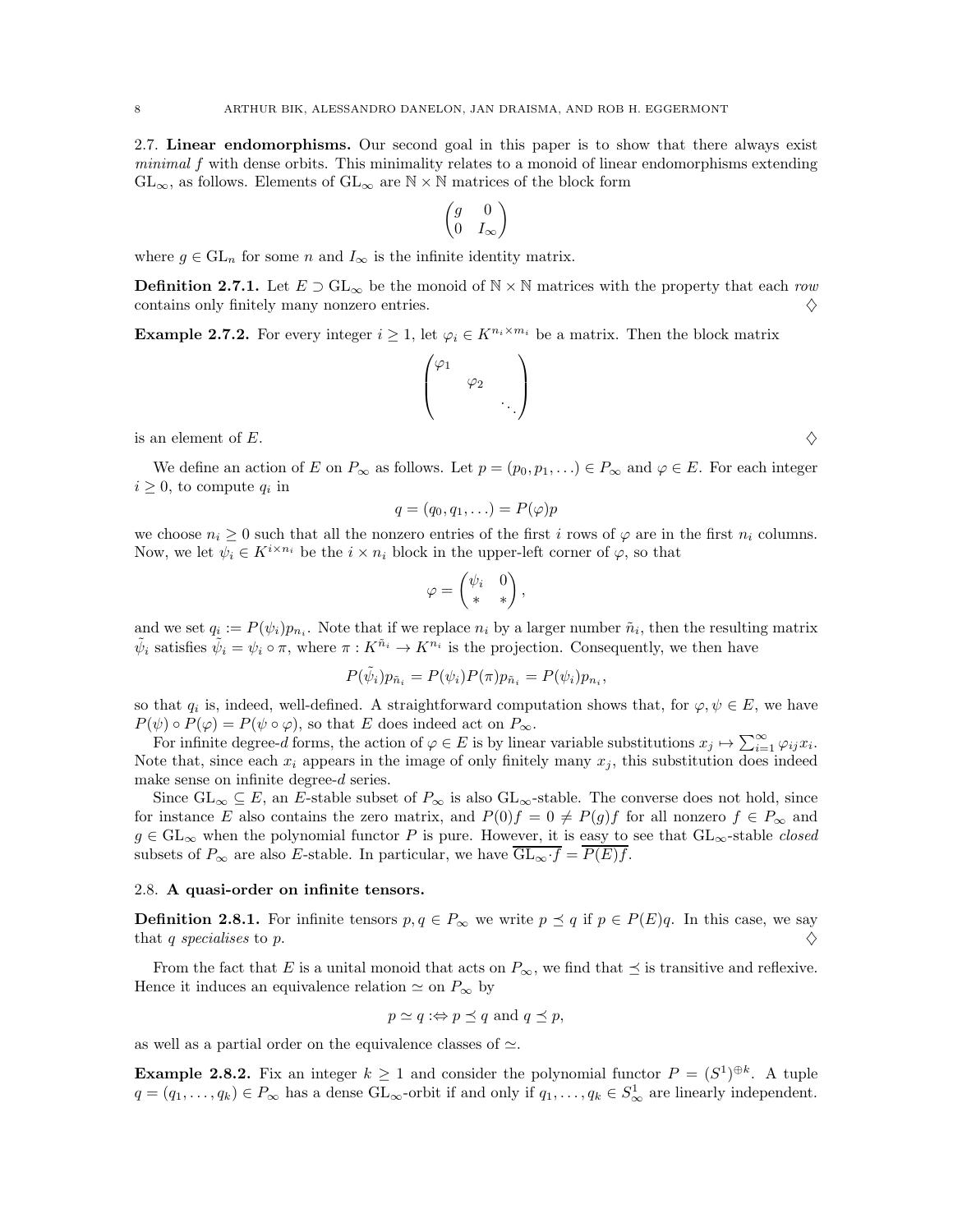Suppose that q has a dense  $GL_{\infty}$ -orbit and let A be the  $N \times k$  matrix corresponding to q. Then A has full rank. By acting with an element of  $GL_{\infty} \subseteq E$ , we may assume that

$$
A = \begin{pmatrix} I_k \\ B \end{pmatrix}
$$

where B is again an  $\mathbb{N} \times k$  matrix. Now, take

$$
\varphi_C := \begin{pmatrix} I_k \\ C & I_\infty \end{pmatrix} \in E
$$

and note that  $\varphi_{-B}A = (I_k \ 0)^{\top}$ , so that  $P(\varphi_{-B})q = (x_1, \ldots, x_k)$ . So any two tuples in  $P_{\infty}$  with a dense  $GL_{\infty}$ -orbit are in the same equivalence class. Moreover, the element of E specialising one tuple to the other can be chosen to be invertible in E as  $\varphi_C \varphi_{-C} = I_\infty$ .

There is an obvious relation between  $\preceq$  and orbit closures, namely: if  $p \preceq q$ , then  $p \in \overline{\mathrm{GL}_{\infty}q}$ . The converse, however, is not true.

**Example 2.8.3.** Let  $p = x_1(x_1^2 + x_2^2 + ...)$ ,  $q = x_1^3 + x_2^3 + ... \in S_\infty^3$ . Then q has infinite strength and so  $p \in S^3_{\infty} = \overline{\mathrm{GL}_{\infty} \cdot q}$ . However, we have  $p \npreceq q$ : suppose that

$$
f := x_1 g(x_1, x_2, \ldots) + h(x_2, x_3, \ldots) \in S^3(E)q
$$

for some  $g \in S^2_{\infty}$  and  $h \in S^3_{\infty}$ . As only finitely many variables  $x_i$  are substituted by linear forms containing  $x_1$  when specialising q to f, we see that

$$
x_1g(x_1, x_2, \ldots) + \tilde{h}(x_2, x_3, \ldots) \in S^3(E)(x_1^3 + x_2^3 + \ldots + x_n^3)
$$

for some integer  $n \geq 1$  and  $\tilde{h} \in S^3_{\infty}$ . From this, it is easy to see that g has finite strength. Hence  $f \neq p$  as  $x_1^2 + x_2^2 + \dots$  has infinite strength. So indeed  $p \nleq q$ .

In order to have a tensor  $p \in P_{\infty}$  with a dense  $GL_{\infty}$ -orbit, the polynomial functor P must be pure. For some time, we believed that when this is the case all elements  $p \in P_{\infty}$  with a dense  $GL_{\infty}$ -orbit might form a single  $\simeq$ -equivalence class. When P has degree  $\leq$  2, this is in fact true; see Example [5.1.4.](#page-16-0) However, it doesn't hold for cubics.

**Example 2.8.4.** Let  $p, q \in S^3_{\infty}$  be as before. Now also consider  $r = p(x_1, x_3, \ldots) + q(x_2, x_4, \ldots)$ . We have  $q = r(0, x_1, 0, x_2, ...) \preceq r$  and so  $S^3_{\infty} = \overline{GL_{\infty} \cdot q} \subseteq \overline{GL_{\infty} \cdot r}$ . Hence both q and r have dense  $GL_{\infty}$ -orbits. And, we have  $r \nleq q$ : indeed, otherwise  $p = r(x_1, 0, x_2, 0, ...) \leq r \leq q$ , but  $p \nleq q$ .  $\diamondsuit$ 

2.9. Minimal classes of elements with dense orbits. Our second main result is the following.

<span id="page-8-0"></span>**Theorem 2.9.1** (Main Theorem II). Suppose that  $K$  is algebraically closed of characteristic zero. Let P be a pure homogeneous polynomial functor over K. Then there exist tensors  $p, r \in P_{\infty}$  whose  $GL_{\infty}$ -orbits are dense such that  $p \preceq q \preceq r$  for all  $q \in P_{\infty}$  whose  $GL_{\infty}$ -orbit is dense.

The elements p that have this property form a single  $\simeq$ -class which lies below the  $\simeq$ -classes of all other  $q \in P_\infty$  whose  $GL_\infty$ -orbit is dense. For the construction of such a tensor  $p \in P_\infty$ , see §[4.1.](#page-12-1) For the construction of the tensor  $r \in P_{\infty}$ , see §[4.4.](#page-15-1)

<span id="page-8-1"></span>Remark 2.9.2. In both our Main Theorems, we require that the characteristic be zero. This is because the results in [\[6\]](#page-17-9) and [\[8\]](#page-17-10) require this. However, the proof of topological Noetherianity for polynomial functors in [\[11\]](#page-17-11) does not require characteristic zero, and shows that after a shift and a localisation, a closed subset of a polynomial functor admits a homeomorphism into an open subset of a smaller polynomial functor. In characteristic zero, this is in fact a closed embedding, so that it can be inverted and yields a parameterisation of (part of) the closed subset. In positive characteristic, it is not a closed embedding, but the map still becomes invertible if one formally inverts the Frobenius morphism; this is touched upon in [\[8\]](#page-17-10). This might imply variants of our Main Theorems in arbitrary characteristic, but we have not yet pursued this direction in detail.  $\diamond$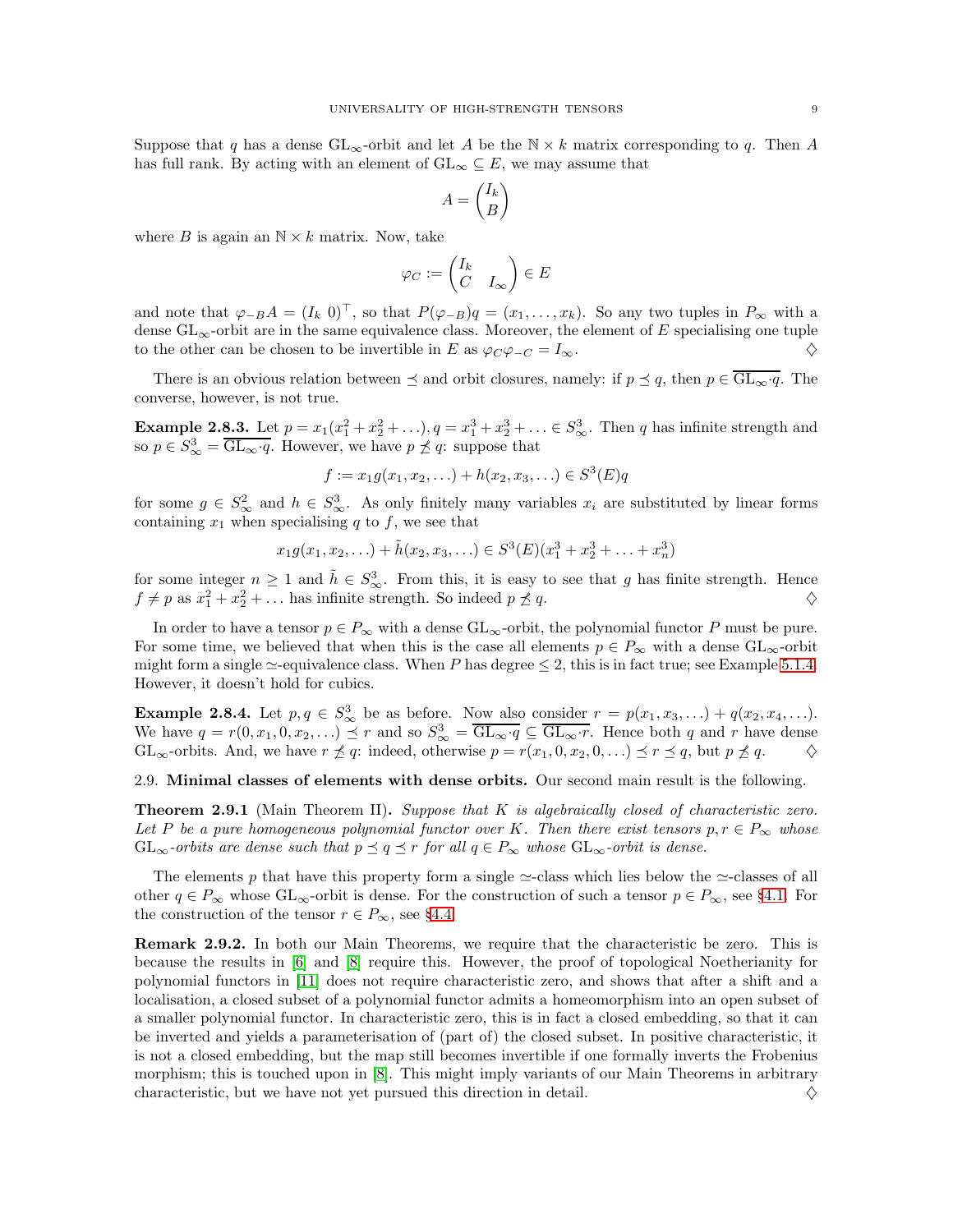#### 3. Proof of Main Theorem I

<span id="page-9-1"></span><span id="page-9-0"></span>3.1. The linear approximation of a polynomial functor. Let  $P$  be a polynomial functor over an infinite field and let  $U, V \in \mathbf{Vec}$ . Then  $P(U \oplus V) = \bigoplus_{d,e=0}^{\infty} Q_{d,e}(U, V)$  where

$$
Q_{d,e}(U,V) := \{ v \in P(U \oplus V) \mid \forall s,t \in K : P(s \operatorname{id}_U \oplus t \operatorname{id}_V)v = s^d t^e v \} \subseteq P_{d+e}(U \oplus V).
$$

The terms with  $e = 0$  add up to  $P(U)$ , and the terms with  $e = 1$  add up to a polynomial bifunctor evaluated at  $(U, V)$  that is linear in V. This is necessarily of the form  $P'(U) \otimes V$ , where P' is a polynomial functor. In other words, we have

$$
P(U \oplus V) = P(U) \oplus (P'(U) \otimes V) \oplus
$$
 higher-degree terms in V.

We informally think of the first two terms as the linear approximation of  $P$  around  $U$ . Now suppose that we have a short exact sequence

$$
0 \to P \to Q \to R \to 0
$$

of polynomial functors. This implies that for all  $U, V$  we have a short exact sequence

$$
\{0\} \to P(U \oplus V) \to Q(U \oplus V) \to R(U \oplus V) \to \{0\}
$$

and inspecting the degree-1 parts in  $V$  we find a short exact sequence

$$
0 \to P' \to Q' \to R' \to 0.
$$

This, and further straightforward computations, shows that  $P \mapsto P'$  is an exact functor from the category of polynomial functors to itself.

**Remark 3.1.1.** For  $U \in \mathbf{Vec}$  fixed, denote the polynomial functor sending  $V \mapsto P(U \oplus V)$  and  $\varphi \mapsto P(\mathrm{id}_U \oplus \varphi)$  by  $\mathrm{Sh}_U(P)$ . Then we have

$$
Sh_U(P)_e(V) = \{ v \in P(U \oplus V) \mid \forall t \in K : P(\mathrm{id}_U \oplus t \mathrm{id}_V)v = t^ev \}
$$

and from this we see that  $Q_{d,e}(U, V) = Sh_U(P)_e(V) \cap P_{d+e}(U \oplus V)$ . In particular, when P is homogeneous of degree d, we see that  $P(U \oplus V) = \bigoplus_{e=0}^{d} Q_{d-e,e}(U, V)$  where  $Q_{d-e,e}(U, V) = \text{Sh}_{U}(P)_{e}(V)$ . Also note that, in this case,  $\text{Sh}_U(P)_0(V) = P(U)$  and  $\text{Sh}_U(P)_d(V) = P(V)$  via the inclusions of U, V into  $U \oplus V$ .

**Example 3.1.2.** If  $P = S^d$ , then the formula

$$
S^{d}(U \oplus V) \cong \bigoplus_{e=0}^{d} S^{d-e}(U) \otimes S^{e}(V) = S^{d}(U) \oplus (S^{d-1}(U) \otimes V) \oplus \cdots
$$

identifies  $P'$  with  $S^{d-1}$ . And the contract of the contract of the contract of  $\Diamond$ 

<span id="page-9-2"></span>**Example 3.1.3.** Let K be an algebraically closed field of characteristic p. Then  $S<sup>p</sup>$  contains the subfunctor  $P(V) := \{v^p | v \in V\}$ . We have  $P(U \oplus V) = P(U) \oplus P(V)$ , and hence  $P' = 0$ .

3.2. Proof of Main Theorem I. In this subsection we prove Theorem [2.5.2.](#page-4-0) We start with a result of independent interest.

<span id="page-9-3"></span>**Theorem 3.2.1.** Let P be a pure polynomial functor over an algebraically closed field K of characteristic 0 or > deg(P) and let X be a subset of P such that  $X(V)$  is dense in  $P(V)$  for all  $V \in$  Vec. Then, in fact,  $X(V)$  is equal to  $P(V)$  for all  $V \in$  **Vec**.

Example [2.3.3](#page-4-1) shows that the condition that  $K$  be algebraically closed cannot be dropped. We do not know if the condition on the characteristic of  $K$  can be dropped, but the proof will use that the polynomial functor  $P'$  introduced in §[3.1](#page-9-1) is sufficiently large, which, by Example [3.1.3,](#page-9-2) need not be the case when  $\text{char } K$  is too small.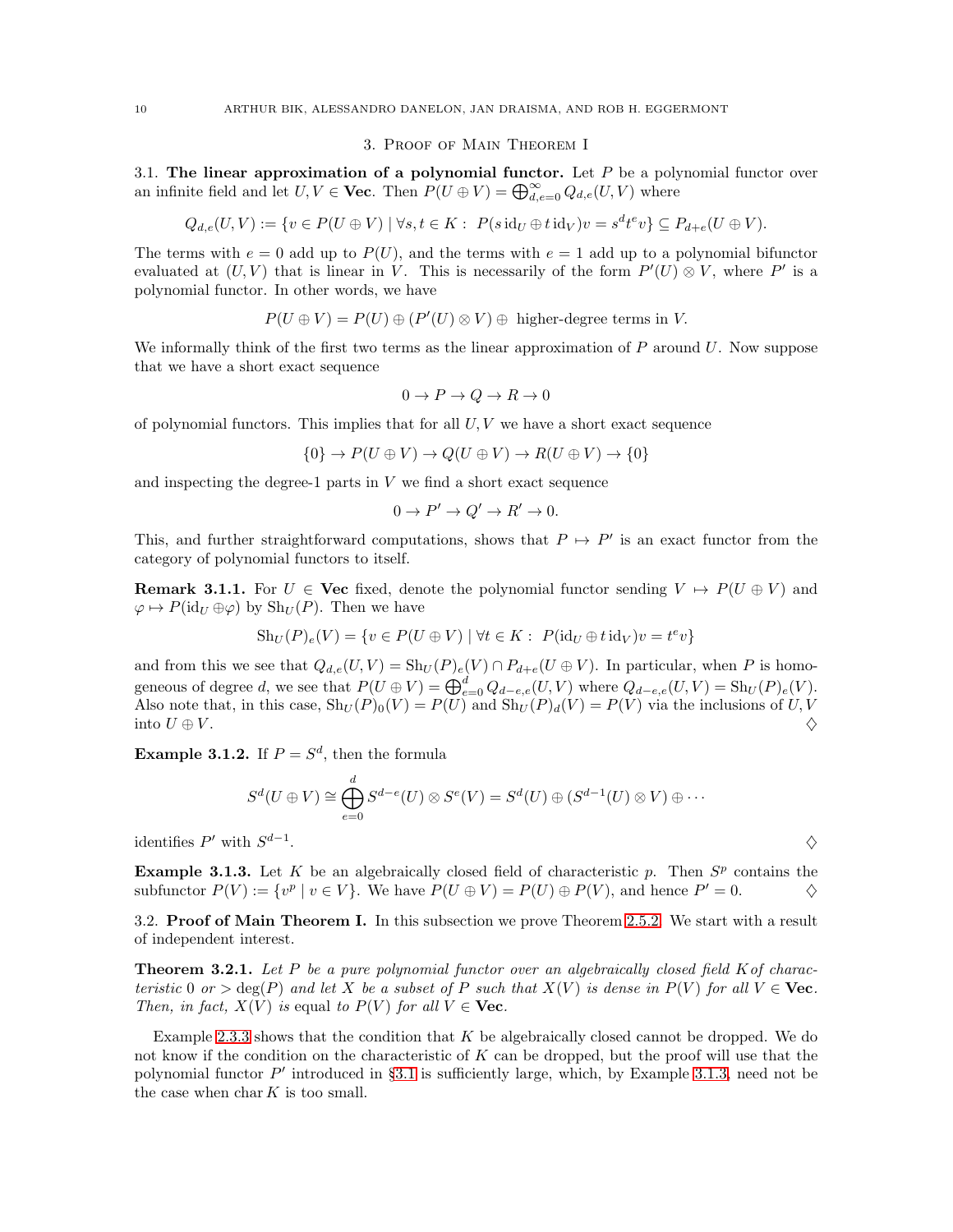*Proof.* Let  $q \in P(K^n)$ . For each  $k \geq n$ , we consider the incidence variety

$$
Z_k := \{ (\varphi, r) \in \text{Hom}(K^k, K^n) \times P(K^k) \mid \text{rk}(\varphi) = n \text{ and } P(\varphi)r = q \}.
$$

We write  $e_k := \dim_K P(K^k)$ . Since for every  $\varphi \in \text{Hom}(K^k, K^n)$  of rank n the linear map  $P(\varphi)$  is surjective,  $Z_k$  is a vector bundle of rank  $e_k - e_n$  over the rank-n locus in  $\text{Hom}(K^k, K^n)$ . Hence  $Z_k$  is an irreducible variety with  $\dim Z_k = kn + e_k - e_n$ . We therefore expect the projection  $\Pi: Z_k \to P(K^k)$ to be dominant for  $k \gg n$ . To prove that this is indeed the case, we need to show that for  $z \in Z_k$ sufficiently general, the local dimension at z of the fibre  $\Pi^{-1}(\Pi(z))$  is (at most) dim $(Z_k)-e_k = kn-e_n$ . By the upper semicontinuity of the fibre dimension [\[18,](#page-18-7) Theorem 11.12], it suffices to exhibit a single point z with this property, and indeed, it suffices to show that the tangent space to the fibre at z has dimension (at most)  $kn - e_n$ .

To find such a point z, set  $U := K^n$  and  $V := K^{k-n}$  and consider

$$
z := (\pi_U, P(\iota_U)q + r) \in Z_k,
$$

where  $\pi_U: U \oplus V \to U$  is the projection and  $\iota_U: U \to U \oplus V$  is the inclusion and where we will choose  $r \in P'(U) \otimes V \subseteq P(U \oplus V)$ . Note that then

$$
P(\iota_U)q + r \in P(U) \oplus (P'(U) \otimes V) \subseteq P(U \oplus V)
$$

and that  $P(\pi_U)r=0$  so that z does, indeed, lie in  $Z_k$ .

The tangent space  $T_z \Pi^{-1}(\Pi(z))$  (projected into  $\text{Hom}(K^k, K^n)$ ) is contained in the solution space of the linear system of equations

$$
P(\pi_U + \epsilon \psi)(P(\iota_U)q + r) = q \mod \epsilon^2
$$

for  $\psi$ . By the rank theorem, the dimension of this solution space equals  $kn = \dim(\text{Hom}(K^k, K^n))$ minus the rank of the linear map

Hom
$$
(U \oplus V, U) \to P(U), \psi \mapsto
$$
 the coefficient of  $\epsilon$  in  $P(\pi_U + \epsilon \psi)(P(\iota_U)q + r)$ .

So it suffices to prove that for all  $k \gg n$  there is a suitable r such that this linear map is surjective. In fact, we will restrict the domain to those  $\psi \in \text{Hom}(U \oplus V, U)$  of the form  $\omega \circ \pi_V$  where  $\pi_V : U \oplus V \to V$ is the projection and  $\omega \in \text{Hom}(V, U)$ . Then

$$
P(\pi_U + \epsilon \psi)(P(\iota_U)q) = P((\pi_U + \epsilon \omega \circ \pi_V) \circ \iota_U)q = P(\mathrm{id}_U)q = q
$$

So  $P(\iota_U)q$  does not contribute to the coefficient of  $\epsilon$  and this coefficient equals

$$
P(\mathrm{id}_U + \mathrm{id}_U)(\mathrm{id}_{P'(U)} \otimes \omega)r
$$

where  $\mathrm{id}_U + \mathrm{id}_U : U \oplus U \to U$  is the map sending  $(u_1, u_2)$  to  $u_1 + u_2$ . Note that the codomain of  $\mathrm{id}_{P'(U)} \otimes \omega$  equals  $P'(U) \otimes U \subseteq P(U \oplus U)$ , so that the composition above makes sense. Below we will show that for  $k - n = \dim V \gg n$  and suitable  $r \in P'(U) \otimes V$  the linear map

$$
\Omega_{P,V,r} \colon \text{Hom}(V,U) \to P(U)
$$

$$
\omega \mapsto P(\text{id}_U + \text{id}_U)(\text{id}_{P'(U)} \otimes \omega)r
$$

is surjective.

Hence there exists a k such that  $Z_k \to P(K^k)$  is dominant. By Chevalley's theorem, the image contains a dense open subset of  $P(K^k)$ , and this dense open subset intersects the dense set  $X(K^k)$ . Hence there exists an element  $p \in X(K^k)$  and a  $\varphi \in \text{Hom}(K^k, K^n)$  such that  $P(\varphi)p = q$ . Finally, since X is a subset of P, also q is a point in  $X(K^n)$ . Hence  $X(K^n) = P(K^n)$  for each n, as desired.  $\square$ 

**Lemma 3.2.2.** Let P be a polynomial functor over an infinite field K with  $char(K) = 0$  or  $char(K)$  $deg(P)$  and let  $U \in \mathbf{Vec}$ . Then for  $V \in \mathbf{Vec}$  with  $dim V \gg dim U$ , there exists an  $r \in P'(U) \otimes V$ such that

$$
\Omega_{P,V,r} \colon \text{Hom}(V,U) \to P(U)
$$

$$
\omega \mapsto P(\text{id}_U + \text{id}_U)(\text{id}_{P'(U)} \otimes \omega)r
$$

is surjective.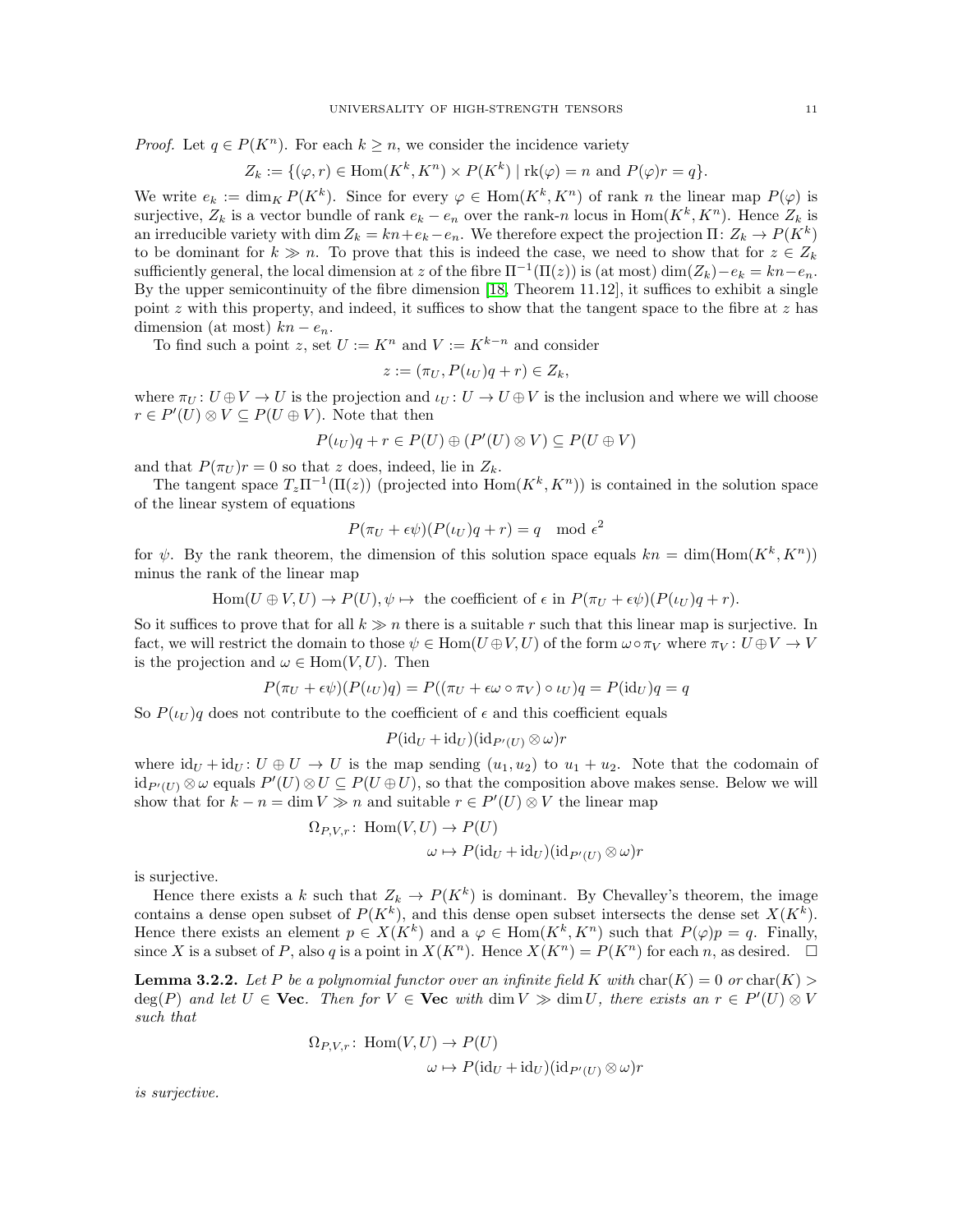*Proof.* When char( $K$ ) = 0, the Abelian category of polynomial functors is semisimple, with the Schur functors as a basis. When  $char(K) = p > 0$ , the situation is more complicated. The irreducible polynomial functors still correspond to partitions [\[17,](#page-18-0) Theorem 3.5]. A degree-d irreducible polynomial functor is a submodule of the functor  $T(V) = V^{\otimes d}$  if and only if the corresponding partition is column p-regular [\[21,](#page-18-8) Theorem 3.2]. Luckily, this is always the case when  $d < p$ . And, the Abelian category of polynomial functors of degree  $\lt p$  is semisimple [\[17,](#page-18-0) Corollary 2.6e]. Now, if P, Q are such polynomial functors and  $r_1 \in P'(U) \otimes V$  and  $r_2 \in Q'(U) \otimes W$  have the required property for P, Q, respectively, then

$$
r := (r_1, r_2) \in (P'(U) \otimes V) \oplus (Q'(U) \otimes W) \subseteq (P'(U) \oplus Q'(U)) \otimes (V \oplus W)
$$
  
= 
$$
(P \oplus Q)'(U) \otimes (V \oplus W)
$$

has the required property for  $P \oplus Q$ . Hence it suffices to prove the lemma in the case where P is an irreducible polynomial functor of degree d. We then have  $T = P \oplus Q$ , where  $T(V) = V^{\otimes d}$  and Q is another polynomial functor. By a similar argument as above, if  $r \in T'(U) \otimes V$  has the required property for T, then its image in  $P'(U) \otimes V$  has the required property for P. Hence it suffices to prove the lemma for  $T$ .

Now we have

$$
T(U \oplus V) = T(U) \oplus (V \otimes U \otimes U \otimes \cdots \otimes U) \oplus (U \otimes V \otimes U \otimes \cdots \otimes U)
$$
  

$$
\oplus \cdots \oplus (U \otimes U \otimes U \otimes \cdots \otimes V) \oplus \text{ terms of higher degree in } V,
$$

so that T' is a direct sum of d copies of  $U \mapsto U^{\otimes d-1}$ . We take r in the first of these copies, as follows. Let  $e_1, \ldots, e_n$  be a basis of U and set

$$
r := \sum_{\alpha \in [n]^{d-1}} v_{\alpha} \otimes e_{\alpha_1} \otimes \cdots \otimes e_{\alpha_{d-1}}
$$

where the  $v_\alpha$  are a basis of a space V of dimension  $n^{d-1}$ . For every  $\beta \in [n]^{d-1}$  and  $i \in [n]$ , the linear map  $\omega$  that maps  $v_{\beta}$  to  $e_i$  and all other  $v_{\alpha}$  to zero is a witness to the fact that  $e_i \otimes e_{\beta_1} \otimes \cdots \otimes e_{\beta_{d-1}}$ <br>is in the image of  $\Omega_{T,V,r}$ . Hence this linear map is surjective. is in the image of  $\Omega_{T,V,r}$ . Hence this linear map is surjective.

**Lemma 3.2.3.** Assume that K is algebraically closed of characteristic zero. Let  $P, Q$  be polynomial functors. Assume that P is irreducible of degree d, Q has degree  $\lt d$  and let  $\alpha: Q \to P$  be a polynomial transformation, then there is a uniform bound on the strength of elements of  $\text{im}(\alpha_V)$  that is independent of V .

*Proof.* Let R be the sum of the components of Q of strictly positive degree. Any element in  $\text{im}(\alpha_V)$ is also in  $\text{im}(\beta_V)$  for a polynomial transformation  $\beta_V : R \to P$  obtained from  $\alpha$  by a suitable specialisation. Write  $R = R^{(1)} \oplus \cdots \oplus R^{(k)}$ , where the  $R^{(i)}$  are Schur functors of degrees  $0 < d_i < d$ . The polynomial transformation  $\beta$  factors uniquely as the polynomial transformation

$$
\delta \colon R^{(1)} \oplus \cdots \oplus R^{(k)} \to F := \bigoplus_{\substack{e_1, \ldots, e_k \geq 0 \\ \sum_i e_i d_i = d}} \bigotimes_{i=1}^k S^{e_i} R^{(i)}
$$

$$
(r_1, \ldots, r_k) \mapsto (r_1^{\otimes e_1} \otimes \cdots \otimes r_k^{\otimes e_k})_{e_1, \ldots, e_k}
$$

and a *linear* polynomial transformation  $\gamma: F \to P$ . As  $\gamma$  is linear, we see that  $str(\gamma_V(v)) \leq str(v)$ for all  $V \in \mathbf{Vec}$  and  $v \in F(V)$ . So it suffices to prove that the elements of the subset im( $\delta$ ), which depends only on  $Q$  and  $d$ , have bounded strength. We have

$$
\text{str}(r_1^{\otimes e_1} \otimes \dots \otimes r_k^{\otimes e_k})_{e_1,\dots,e_k} \leq \sum_{\substack{e_1,\dots,e_k \geq 0 \\ \sum_i e_i d_i = d}} \text{str}(r_1^{\otimes e_1} \otimes \dots \otimes r_k^{\otimes e_k}) \leq \sum_{\substack{e_1,\dots,e_k \geq 0 \\ \sum_i e_i d_i = d}} 1
$$

as  $\sum_i e_i \geq 2$  whenever  $\sum_i e_i d_i = d$ . So this is indeed the case.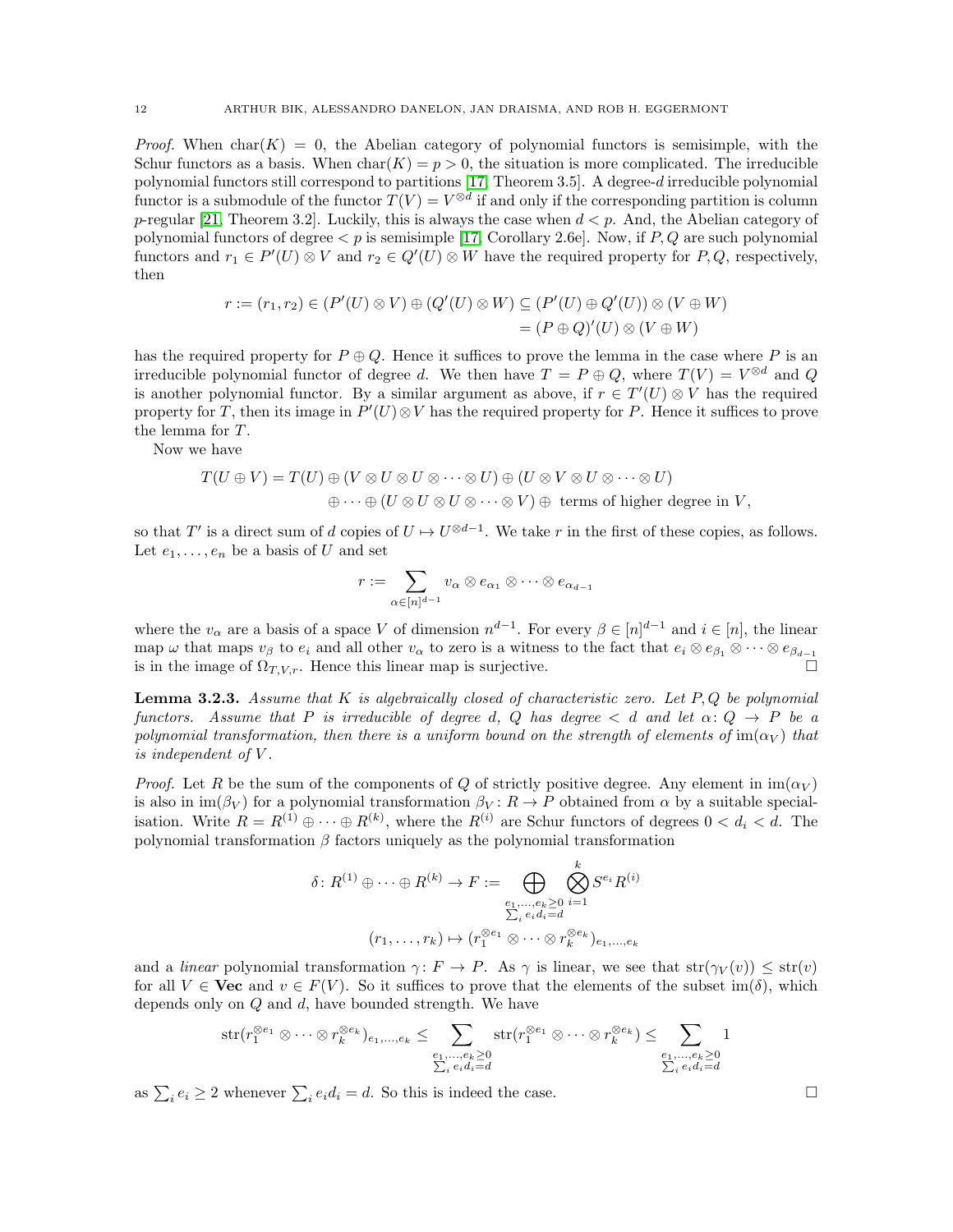Proof of Theorem [2.5.2](#page-4-0) (Main Theorem I). Let X be a subset of a pure polynomial functor P over an algebraically closed field K of characteristic zero. For each  $V \in \mathbf{Vec}$  define  $Y(V) := \overline{X(V)}$ . If Y is a proper closed subset of P, then by  $[6,$  Theorem 4.2.5] there exist finitely many polynomial transformations  $\alpha_i \colon Q_i \to P$  with  $Q_i \ll P$  and  $Y(V) \subseteq \bigcup_i \text{im}(\alpha_{i,V})$  for all  $V \in \textbf{Vec}$ . Since  $X \subseteq Y$ , we are done. Otherwise, if  $Y(V) = P(V)$  for all V, then Theorem [3.2.1](#page-9-3) implies that also  $X(V) = P(V)$ for all V. The last statement follows from the previous lemma.  $\Box$ 

*Proof of Corollary [2.5.4.](#page-5-0)* Let X be the subset of P consisting of all elements  $f \in P(V)$  such that

$$
\operatorname{Hom}(V, U) \to P(U)
$$

$$
\varphi \mapsto P(\varphi)f
$$

is not surjective. By Main Theorem I, it suffices to prove that  $X \neq P$ . As before, we claim that in fact  $X(V) \neq P(V)$  already when dim  $V \geq \deg(P) \cdot \dim P(U)$ .

First suppose that P is irreducible. Then P is a Schur functor. Take  $V_0 = K^d$  and  $\ell = \dim P(U)$ . Then it is known that  $Hom(V_0, U) \cdot P(V_0)$  spans  $P(U)$ . Let  $P(\varphi_1)p_1, \ldots, P(\varphi_\ell)p_\ell$  be a basis of  $P(U)$ , let  $\iota_i: V_0 \to V_0^{\oplus \ell}$  and  $\pi_i: V_0^{\ell} \to V_0$  be the inclusion and projection maps and take

$$
p = P(\iota_i)p_1 + \ldots + P(\iota_\ell)p_\ell \in P(V_0^{\oplus \ell}).
$$

Then  $P(\varphi_i \circ \pi_i)(p) = P(\varphi_i)p_i$ . Hence

$$
Hom(V_0^{\oplus \ell}, U) \to P(U)
$$

$$
\varphi \mapsto P(\varphi)p
$$

is surjective.

Next, suppose that  $P = Q \oplus R$  and that there exist  $f \in Q(V)$  and  $g \in R(W)$  such that

$$
\text{Hom}(V, U) \to Q(U) \qquad \text{and} \qquad \text{Hom}(W, U) \to R(U) \n\varphi \mapsto Q(\varphi)f \qquad \qquad \varphi \mapsto R(\varphi)g
$$

are surjective. By induction, we can assume such  $f, g$  exist when  $\dim V \ge \deg(P) \cdot \dim Q(U)$  and  $\dim W \ge \deg(P) \cdot \dim R(U)$ . Now, we see that

$$
Hom(V \oplus W, U) \to P(U)
$$
  

$$
\varphi \mapsto P(\varphi)(P(\iota_1)(f) + P(\iota_2)(g))
$$

is surjective. This proves the first part of the corollary. For the second statement, we note that when P is irreducible the elements of  $\text{im}(\alpha_i)$  have bounded strength. As the bound depends only on X and X only depends on dim U, we see that  $f \notin \bigcup_{i=1}^k \text{im}(\alpha_i)$  for all f with strength greater than some function of dim U only.

#### 4. Proof of Main Theorem II

<span id="page-12-1"></span><span id="page-12-0"></span>4.1. Construction of the minimal class. Let  $P$  be a homogeneous polynomial functor of degree  $d > 0$  over an algebraically closed field K of characteristic zero. Decompose

$$
P = P^{(1)} \oplus \cdots \oplus P^{(\ell)}
$$

into Schur functors. For each  $U \in \mathbf{Vec}$  of dimension  $\geq d$  the  $GL(U)$ -module  $P^{(i)}(U)$  is irreducible (and in particular nonzero). Let  $V \in \mathbf{Vec}$  be a vector space of dimension d. Let  $V^{(1,i)}$  be a copy of V for each  $i = 1, ..., \ell$  and choose any nonzero  $q^{(1,i)} \in P^{(i)}(V^{(1,i)})$ . We write

$$
q^{(1)} := q^{(1,1)} + \ldots + q^{(1,\ell)} \in P^{(1)}(V^{(1,1)}) \oplus \cdots \oplus P^{(\ell)}(V^{(1,\ell)}) \subseteq P(W^{(1)})
$$

where  $W^{(1)} = V^{(1,1)} \oplus \cdots \oplus V^{(1,\ell)}$ . We take independent copies  $W^{(j)} = V^{(j,1)} \oplus \cdots \oplus V^{(j,\ell)}$  of  $W^{(1)}$ and copies  $q^{(j)} = q^{(j,1)} + \ldots + q^{(j,\ell)} \in P(W^{(j)})$  of  $q_1$  and set

$$
q := q^{(1)} + q^{(2)} + \ldots \in P_{\infty}
$$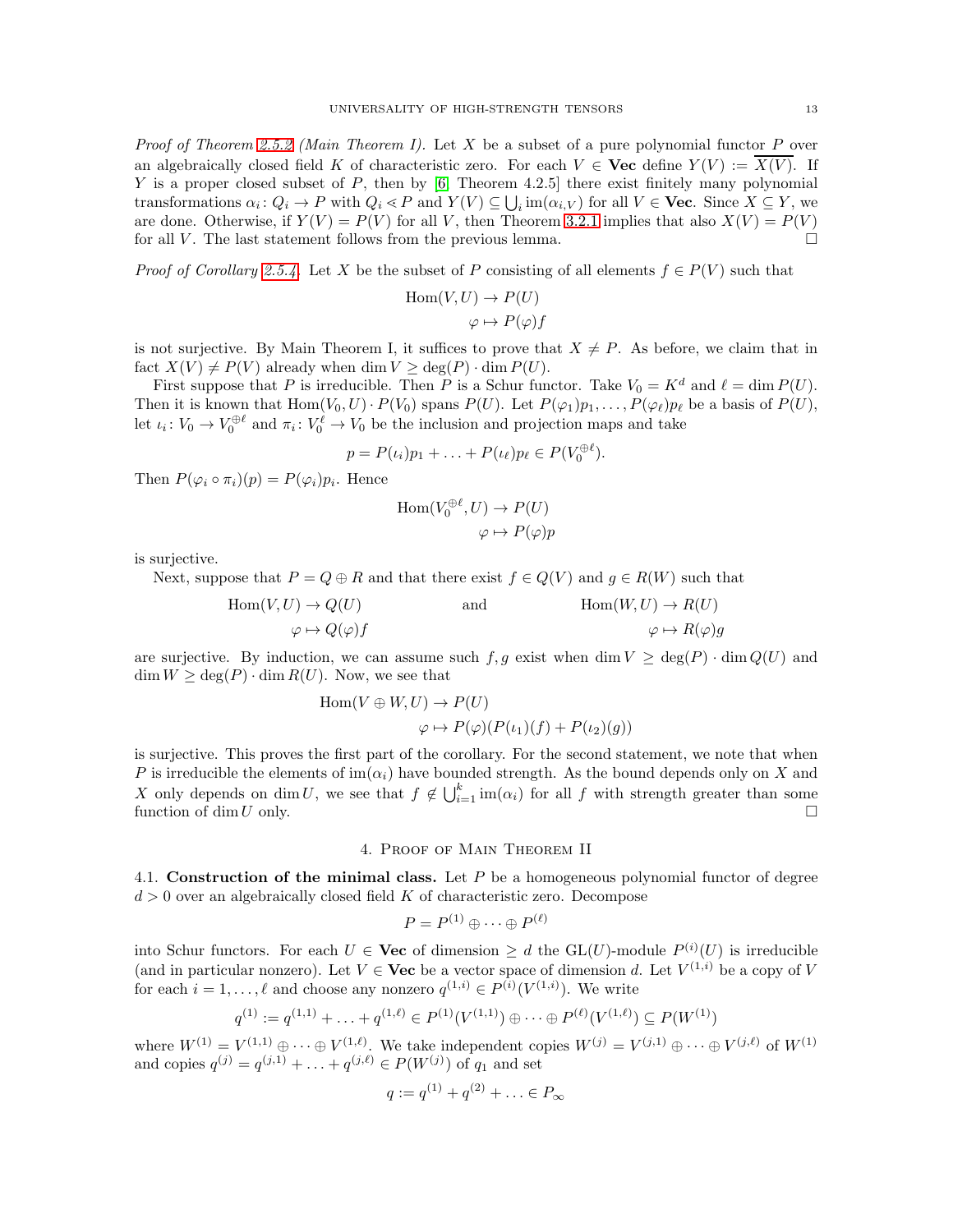where we concatenate copies of a basis in the  $\ell d$ -dimensional space  $W^{(1)}$  to identify  $W^{(1)} \oplus \cdots \oplus W^{(k)}$ with  $K^{k\ell d}$ .

**Example 4.1.1.** Let  $P = S^d \oplus \bigwedge^d$ , so that we may take  $V = K^d$ . We may take  $q^{(1,1)} := x_1^d \in$  $S^{d}(V^{(1,1)})$  and  $q^{(1,2)} := x_{d+1} \wedge \cdots \wedge x_{2d} \in \bigwedge^{d}(V^{(1,2)}),$  where  $x_1, \ldots, x_d$  and  $x_{d+1}, \ldots, x_{2d}$  are bases of  $V^{(1,1)}$  and  $V^{(1,2)}$ , respectively. We then have

$$
q = (x_1^d + x_{d+1} \wedge \cdots \wedge x_{2d}) + (x_{2d+1}^d + x_{3d+1} \wedge \cdots \wedge x_{4d}) + \dots
$$

We will prove, first, that any q constructed in this manner has a dense  $GL_{\infty}$ -orbit in  $P_{\infty}$ , and second, that  $q \leq p$  for all  $p \in P_{\infty}$  with a dense  $GL_{\infty}$ -orbit.

## 4.2. Density of the orbit of  $q$ .

<span id="page-13-0"></span>**Proposition 4.2.1.** The GL<sub>∞</sub>-orbit of q is dense in  $P_{\infty}$ .

*Proof.* It suffices to prove that for each  $U \in \mathbf{Vec}$  and each  $p \in P(U)$  there exists a  $k \geq 1$  and a linear map  $\varphi: W^{(1)} \oplus \cdots \oplus W^{(k)} \to U$  such that  $P(\varphi)(q^{(1)} + \ldots + q^{(k)}) = p$ . Furthermore, we may assume that U has dimension at least d. Fix a linear injection  $\iota: V \to U$ . Now  $\tilde{q}^{(i)} := P(\iota)(q^{(j,i)})$  is a nonzero vector in the GL(U)-module  $P^{(i)}(U)$ , which is irreducible. Hence the component  $p^{(i)}$  of p in  $P^{(i)}(U)$ can be written as

$$
p^{(i)} = P(g^{(1,i)})\tilde{q}^{(i)} + \ldots + P(g^{(k_i,i)})\tilde{q}^{(i)}
$$

for suitable elements  $g^{(1,i)}, \ldots, g^{(k_i,i)} \in \text{End}(U)$ . Do this for all  $i = 1, \ldots, \ell$ . By taking the maximum of the numbers  $k_i$  (and setting the irrelevant  $g^{(j,i)}$  equal to zero) we may assume that the  $k_i$  are all equal to a fixed number k; this is the k that we needed. Now we may define  $\varphi$  by declaring its restriction on  $V^{(j,i)}$  to be equal to  $g^{(j,i)} \circ \iota$ . We then have

$$
P(\varphi)(q_1 + \ldots + q_k) = \sum_{j=1}^k \sum_{i=1}^\ell P(g^{(j,i)}) \tilde{q}^{(i)} = \sum_{i=1}^\ell p^{(i)} = p,
$$
 as desired.

#### 4.3. Minimality of the class of  $q$ .

<span id="page-13-1"></span>**Proposition 4.3.1.** We have  $q \preceq p$  for every  $p \in P_{\infty}$  with a dense  $GL_{\infty}$ -orbit.

*Proof.* Let  $p \in P_{\infty}$  be a tensor with a dense  $GL_{\infty}$ -orbit and write  $p = (p_0, p_1, p_2, \ldots)$  with  $p_i \in P(K^i)$ . Take  $m_0 = n_0 = 0$ . There exists a linear map  $\varphi_0: K^{m_0} \to K^{n_0}$  such that  $P(\varphi_0)p_{m_0} = q_{n_0} = 0$ , namely the zero map. Write  $n_i = n_0 + i\ell d$ . Our goal is to construct, for each integer  $i \ge 1$ , an integer  $m_i \geq m_{i-1}$  and a linear map  $\psi_i: K^{[m_i]-[m_{i-1}]} \to W^{(i)}$  such that the linear map  $\varphi_i: K^{m_i} \to K^{n_i}$ making the diagram

$$
K^{m_i} = K^{m_{i-1}} \oplus K^{\lfloor m_i \rfloor - \lfloor m_{i-1} \rfloor} \xrightarrow{\varphi_i} K^{n_{i-1}} \oplus W^{(i)} = K^{n_i}
$$
  
id<sub>m\_{i-1} \oplus \psi\_i</sub>  

$$
K^{m_{i-1}} \oplus W^{(i)}
$$

commute satisfies  $P(\varphi_i)p_{m_i} = q_{n_i} = q^{(1)} + \ldots + q^{(i)}$ .

Let  $i \geq 1$  be an integer. As observed in §[3.1,](#page-9-1) we can write

$$
P(K^{m_{i-1}} \oplus V) = P(K^{m_{i-1}}) \oplus R_1(V) \oplus \cdots \oplus R_{d-1}(V) \oplus P(V)
$$

where  $R_j = Sh_{K^{m_{i-1}}}(P)_j$  is a homogeneous polynomial functor of degree j. Writing  $K^{\mathbb{N}}$  as  $K^{m_{i-1}} \oplus$  $K^{\mathbb{N}-[m_{i-1}]}$ , we obtain a corresponding decomposition

$$
p = p_{m_{i-1}} + r_1 + \ldots + r_{d-1} + p'
$$

where  $r_j \in R_{j,\infty-m_{i-1}}$  and  $p' \in P_{\infty-m_{i-1}}$  and we claim that  $p'$  has a dense  $GL_{\infty-m_{i-1}}$ -orbit; here we use the notation from Remark [2.6.7.](#page-6-1)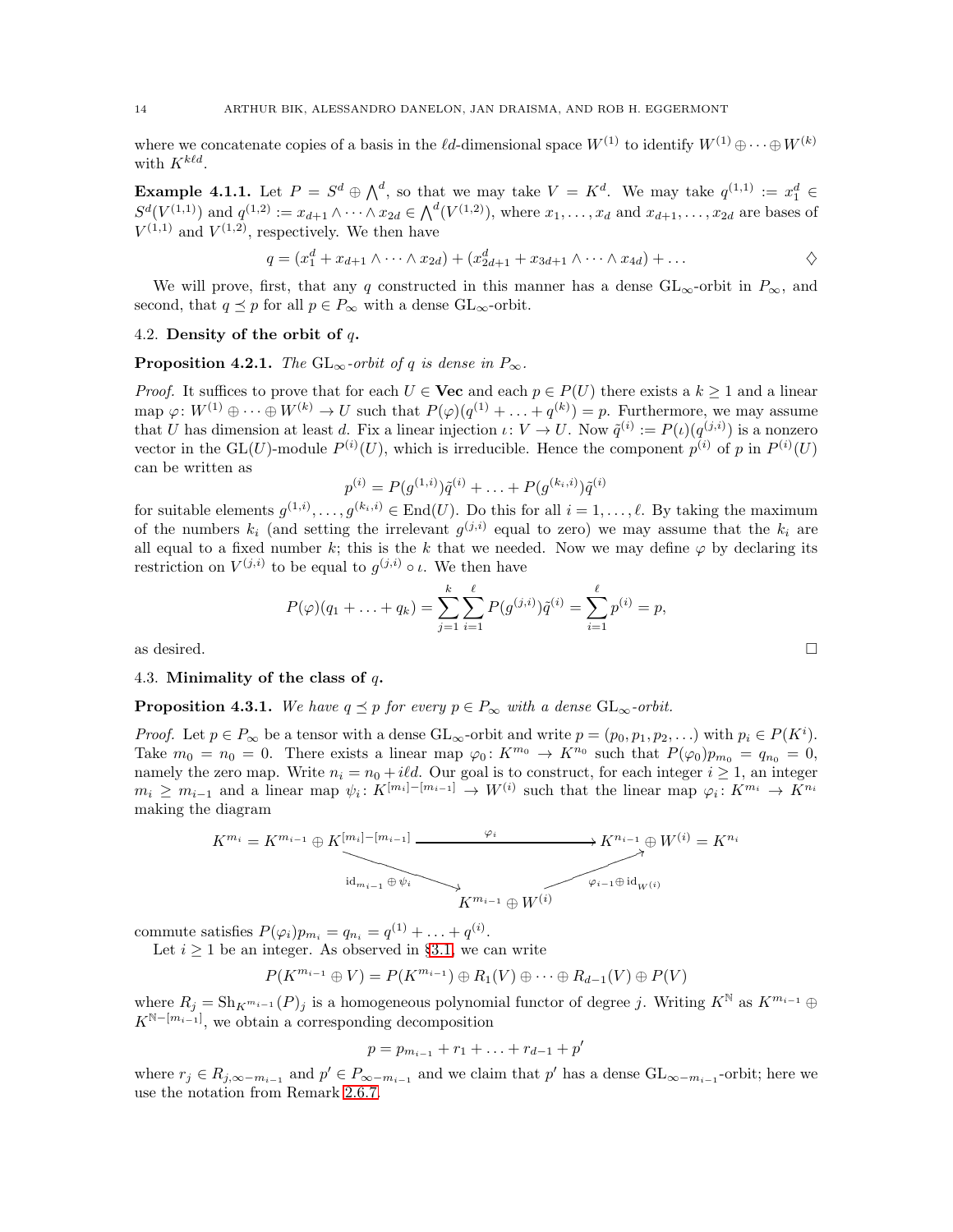The polynomial bifunctor  $(U, V) \rightarrow P(U \oplus V)$  is a direct sum of bifunctors of the form  $(U, V) \rightarrow$  $Q(U) \otimes R(V)$  where Q, R are Schur functors. It follows that  $R_i(V)$  is the direct sum of spaces  $Q(K^{m_{i-1}}) \otimes R(V)$  where  $Q, R$  are Schur functors of degrees  $d-j, j$ , respectively. Hence the elements  $r_1, \ldots, r_{d-1}$  have finite strength. Also note that  $p_{m_{i-1}} \in P(K^{m_{i-1}})$  has finite strength. So by Corollary [2.6.8,](#page-6-2) we see that the  $\mathrm{GL}_{\infty-m_{i-1}}$ -orbit of p' must be dense.

The tuple  $(r_1,\ldots,r_{d-1}) \in \bigoplus_{j=1}^{d-1} R_{j,\infty-m_{i-1}}$  may not have a dense  $GL_{\infty-m_{i-1}}$ -orbit. However, there exists a polynomial functor R less than or equal to  $R_1 \oplus \cdots \oplus R_{d-1}$  with  $R({0}) = {0}$ , an  $r \in R_{\infty-m_{i-1}}$  and a polynomial transformation

$$
\alpha = (\alpha_1, \ldots, \alpha_{d-1}) \colon R \to R_1 \oplus \cdots \oplus R_{d-1}
$$

such that r has a dense  $\mathrm{GL}_{\infty-m_{i-1}}$ -orbit and  $\alpha(r) = (r_1,\ldots,r_{d-1})$ . Since P is homogeneous of degree  $d > \deg(R)$ , the pair  $(r, p')$  has a dense orbit in  $R_{\infty-m_{i-1}} \oplus P_{\infty-m_{i-1}}$  by [\[6,](#page-17-9) Lemma 4.5.3]. Hence, by Corollary [2.6.3,](#page-6-0) there exists an  $m_i \geq m_{i-1} + \ell d$  and a linear map  $\psi_i: K^{[m_i]-[m_{i-1}]} \to W^{(i)}$  such that  $R(\psi_i)r_{[m_i]-[m_{i-1}]}=0$  and  $P(\psi_i)p'_{[m_i]-[m_{i-1}]}=q^{(i)}$ .

Since polynomial transformations between polynomial functors with zero constant term map zero to zero, the first equality implies that, for all  $j = 1, \ldots, d - 1$ ,

$$
R_j(\psi_i)r_{j,[m_i]-[m_{i-1}]} = R_j(\psi_i)\alpha_j(r_{[m_i]-[m_{i-1}]}) = \alpha_j(R(\psi_i)r_{[m_i]-[m_{i-1}]}) = \alpha_j(0) = 0.
$$

Thus, informally, applying the map  $\psi_i$  makes p' specialise to the required  $q^{(i)}$ , while the terms  $r_1, \ldots, r_{d-1}$  are specialised to zero.

We define  $\varphi_i$  as above and we have

$$
P(\varphi_i)p_{m_i} = P(\varphi_{i-1} \oplus id_{W^{(i)}})P(id_{m_{i-1}} \oplus \psi_i) \left( p_{m_{i-1}} + \sum_{j=1}^{d-1} r_{j,[m_i]-[m_{i-1}]} + p'_{[m_i]-[m_{i-1}]} \right)
$$
  
= 
$$
P(\varphi_{i-1} \oplus id_{W^{(i)}}) \left( p_{m_{i-1}} + \sum_{j=1}^{d-1} R_j(\psi_i)r_{j,[m_i]-[m_{i-1}]} + P(\varphi_i)p'_{[m_i]-[m_{i-1}]} \right)
$$
  
= 
$$
P(\varphi_{i-1} \oplus id_{W^{(i)}})(p_{m_{i-1}} + q^{(i)}) = q_{n_{i-1}} + q^{(i)} = q^{(1)} + \ldots + q^{(i)}.
$$

Iterating this argument, we find that the infinite matrix

$$
\begin{pmatrix} \varphi_0 & & & \\ & \psi_1 & & & \\ & & \psi_2 & & \\ & & & \psi_3 & \\ & & & & \ddots \end{pmatrix} =: e
$$

has the property that  $P(e)p = q^{(1)} + q^{(2)} + \ldots = q$ , as desired.

**Remark 4.3.2.** Note that the element  $e \in E$  constructed above has only finitely many nonzero entries in each row and in each column!

<span id="page-14-0"></span>**Remark 4.3.3.** Fix an integer  $k \geq 0$ . Then we have the following strengthening of the previous theorem: we have  $(x_1, \ldots, x_k, q) \preceq (\ell_1, \ldots, \ell_k, p)$  for every  $(\ell_1, \ldots, \ell_k, p) \in (S^1_\infty)^{\oplus k} \oplus P_\infty$  with a dense  $GL_{\infty}$ -orbit. Here q is defined as before in variables distinct from  $x_1, \ldots, x_k$ . To see this, note that a tensor in  $(S^1_\infty)^{\oplus k} \oplus P_\infty$  with a dense  $GL_\infty$ -orbit is of the form  $(\ell_1, \ldots, \ell_k, p)$  where  $\ell_1, \ldots, \ell_k \in S^1_\infty$ are linearly independent and  $p \in P_{\infty}$  has a dense  $GL_{\infty}$ -orbit. By acting with an invertible element of E as in Example [2.8.2,](#page-7-1) we may assume that  $\ell_i = x_i$ . Take  $n_0 = k$ . Similar to induction step in the proof of the previous theorem, there exists an integer  $m_0 \geq k$  and a linear map  $\psi: K^{[m_0]-[k]} \to K^{n_0}$ such that the linear map  $\varphi_0 = id_k + \psi$ :  $K^k \oplus K^{[m_0]-[k]} \to \overline{K}^{n_0}$  satisfies  $P(\varphi_0) \hat{p}_{m_0} = q_{n_0} = 0$ . We now proceed as in the proof of the theorem with these  $m_0, n_0, \varphi_0$  to find the result.  $\diamondsuit$ 

*Proof of Theorem [2.9.1,](#page-8-0) existence of p.* The existence of a minimal p among all elements with a dense  $GL_{\infty}$ -orbit follows directly from Propositions [4.2.1](#page-13-0) and [4.3.1.](#page-13-1)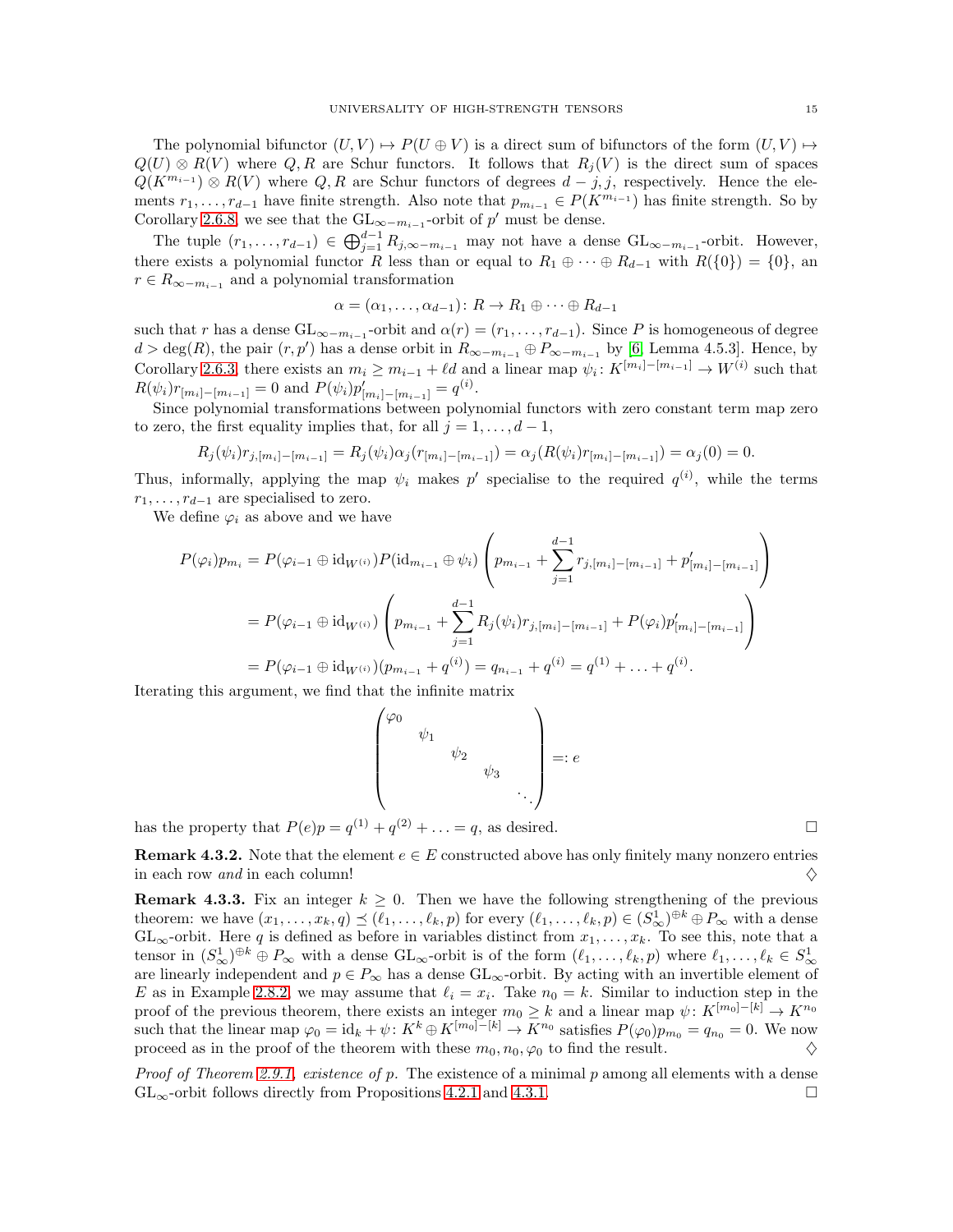<span id="page-15-1"></span>4.4. Maximal tensors. Next, we construct maximal elements with respect to  $\preceq$  of  $P_{\infty}$  for any pure polynomial functor  $P$ . We start with n-way tensors, then do Schur functors and finally general polynomial functors. Let  $d \geq 1$  be an integer and let  $T^d$  be the polynomial functor sending  $V \mapsto V^{\otimes d}$ .

# **Lemma 4.4.1.** There exists a tensor  $r_d \in T_\infty^d$  such that  $p \preceq r_d$  for all  $p \in T_\infty^d$ .

*Proof.* For  $d = 1$ , we know that the element  $r_1 := x_1 \in T_\infty^1$  satisfies  $p \preceq r_1$  for all  $p \in T_\infty^1$ . Now suppose that  $d \geq 2$  and that  $r_{d-1} = r_{d-1}(x_1, x_2, \ldots) \in T_{\infty}^{d-1}$  satisfies  $p \preceq r_{d-1}$  for all  $p \in T_{\infty}^{d-1}$ . We define a  $r_d \in T^d_{\infty}$  satisfying  $p \preceq r_d$  for all  $p \in T^d_{\infty}$ .

For  $j \in \{1, ..., d\}$ , we define the map  $-\otimes_j - \colon T^1_{\infty} \times T^{d-1}_{\infty} \to T^{d}_{\infty}$  as the inverse limit of the bilinear maps  $-\otimes_j -: V \times V^{\otimes d-1} \to V^{\otimes d}$  such that  $v_j \otimes_j (v_1 \otimes \cdots \otimes v_{j-1} \otimes v_{j+1} \otimes \cdots \otimes v_d) = v_1 \otimes \cdots \otimes v_d$ for all finite-dimensional vector space V and all vectors  $v_1, \ldots, v_d \in V$ . Now, we take

$$
r_d := \sum_{i=1}^{\infty} \sum_{j=1}^{d} x_{\iota(i,j,1)} \otimes_j r_{d-1}(x_{\iota(i,j,2)}, x_{\iota(i,j,3)}, \ldots)
$$

where  $\iota: \mathbb{N} \times \{1, \ldots, d\} \times \mathbb{N} \to \mathbb{N}$  is any injective map. We claim that  $p \preceq r_d$  for all  $p \in T_\infty^d$ . Indeed, any such p can we written as

$$
p = \sum_{i=1}^{\infty} \sum_{j=1}^{d} x_i \otimes_j p_i(x_i, x_{i+1}, \ldots)
$$

with  $p_1, p_2, \ldots \in T_\infty^{d-1}$  and by assumption we can specialise  $r_{d-1}$  to  $p_i$  using an element of E for all i. Combined, this yields a specialisation of  $r_d$  to p. Note here that  $x_{\iota(i,j,1)} \mapsto x_i$  and  $x_{\iota(i,j,k)} \mapsto \ell_{i,j,k}$  for  $k > 1$  in such a way that  $x_{\ell}$  occurs, when ranging over k, in only finitely many  $\ell_{i,j,k}$  when  $i \leq \ell$  and  $x_{\ell}$  does not occur in  $\ell_{i,j,k}$  when  $i > \ell$ . This means that the specialisation of  $r_d$  to p indeed goes via an element of E. So for all  $d \geq 1$ , the space  $T_{\infty}^d$  has a maximal element with respect to  $\preceq$ .

**Lemma 4.4.2.** Let P be a Schur functor of degree  $d \geq 1$ . Then there exists a tensor  $r \in P_{\infty}$  such that  $p \preceq r$  for all  $p \in P_{\infty}$ .

*Proof.* The space  $P_{\infty}$  is a direct summand of  $T_{\infty}^d$ . Let r be the component in  $P_{\infty}$  of  $r_d$  from the previous lemma. Then  $p \preceq r$  for all  $p \in P_{\infty}$ .

<span id="page-15-2"></span>**Proposition 4.4.3.** Let P be a pure polynomial functor. Then there exists a tensor  $r \in P_{\infty}$  such that  $p \preceq r$  for all  $p \in P_{\infty}$ .

Proof. Write

$$
P = P^{(1)} \oplus \cdots \oplus P^{(k)}
$$

as a direct sum of Schur functors. For each  $i \in \{1, ..., k\}$ , let  $r_i = r_i(x_1, x_2, ...) \in P_{\infty}^{(i)}$  be a tensor such that  $p_i \preceq r_i$  for all  $p_i \in P_{\infty}^{(i)}$  and take  $r = (r_1(x_1, x_{k+1}, \ldots), \ldots, r_k(x_k, x_{2k}, \ldots)) \in P_{\infty}$ . Then  $p \preceq r$  for all  $p \in P_{\infty}$ .

<span id="page-15-0"></span>*Proof of Theorem [2.9.1,](#page-8-0) the existence of r.* This follows directly from Proposition [4.4.3.](#page-15-2)

#### 5. Further examples

In this section we give more examples: we prove that tensors in  $P_{\infty}$  with a dense  $GL_{\infty}$ -orbit for a single equivalence class when P has degree  $\leq$  2, we compare candidates for minimal tensors in a direct sum of  $S^{d}$ 's of distinct degrees and we construct maximal elements in  $P_{\infty}$  for all P with  $P({0}) = {0}.$ 

# 5.1. Polynomial functors of degree  $\leq 2$ .

**Example 5.1.1.** Take  $P = S^1 \oplus S^1$ . Then a pair  $(v, w) \in S^1_{\infty} \oplus S^1_{\infty}$  has one of the following forms:

- (1) the pair  $(v, w)$  with  $v, w \in S^1_{\infty}$  linearly independent vectors;
- (2) the pair  $(\lambda u, \mu u)$  with  $u \in S^1_{\infty}$  nonzero and  $[\lambda : \mu] \in \mathbb{P}^1$ ; or
- $(3)$  the pair  $(0, 0)$ .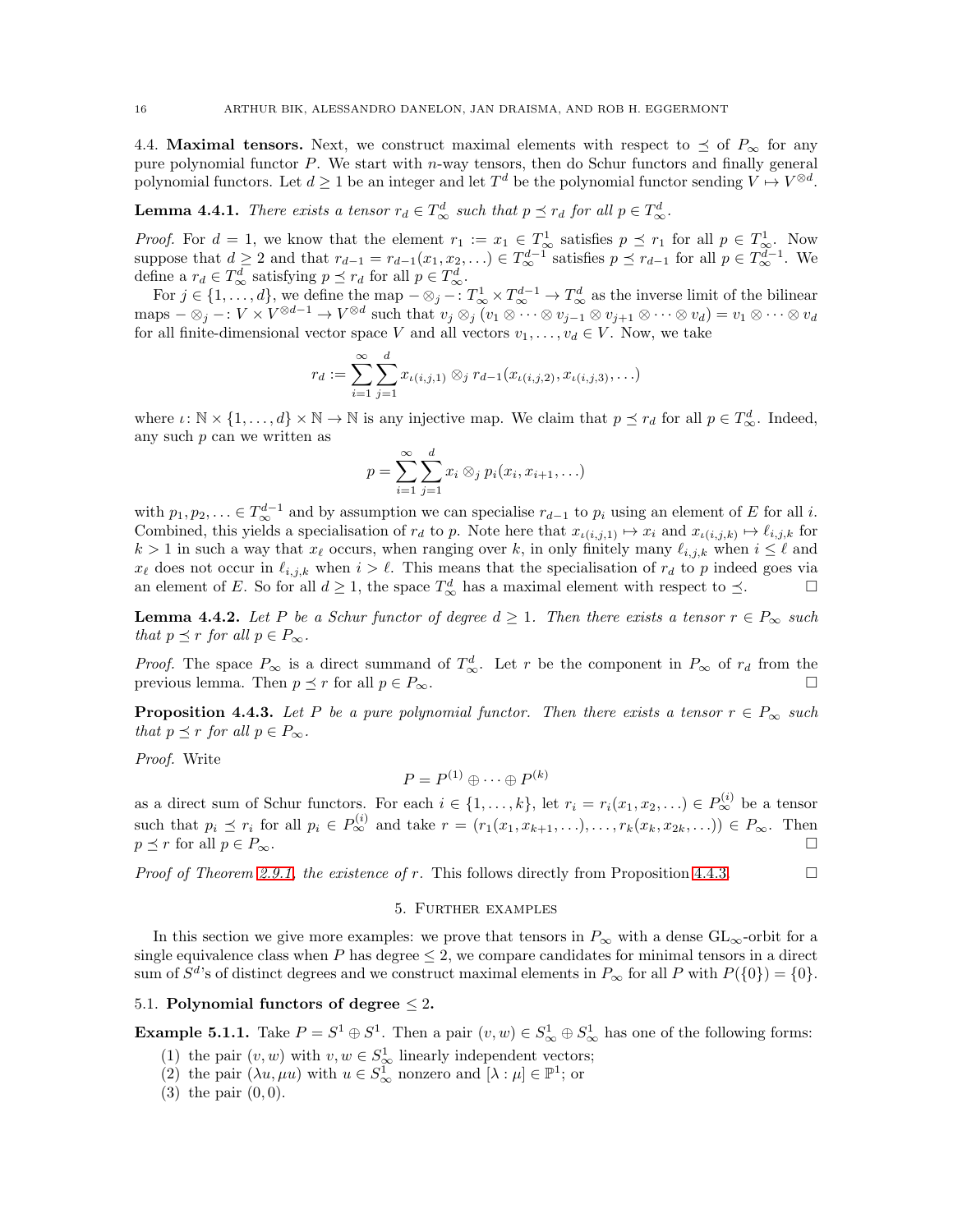In the first case, the pair  $(v, w)$  has a dense GL<sub>∞</sub>-orbit and is equivalent to  $(x_1, x_2)$ . When  $\mu v - \lambda w = 0$ for some  $\lambda, \mu \in K$ , then this also holds for all specialisations of  $(v, w)$ . So the poset of equivalence classes is given by:



where a point  $[\lambda : \mu] \in \mathbb{P}^1$  corresponds to the class of  $(\lambda u, \mu u)$  with  $u \in S^1_\infty$  nonzero and all points in  $\mathbb{P}^1$  are incomparable.

**Example 5.1.2.** Take  $P = S^2$ . By Proposition [4.3.1](#page-13-1) each infinite quadric

$$
p = \sum_{1 \le i \le j} a_{ij} x_i x_j
$$

of infinite rank specialises to the quadric  $q = x_1x_2 + x_3x_4 + \ldots$  via a suitable linear change of coordinates. Here each variable is only allowed to occur in only finitely many of the linear forms that  $x_1, x_2, \ldots$  are substituted by. Conversely, it is not difficult to see that q specialises to p as well by applying the following element of E:

|  | $a_{11}$ |                       |          |  |
|--|----------|-----------------------|----------|--|
|  | $a_{12}$ | $\boldsymbol{a}_{22}$ |          |  |
|  | $a_{13}$ | $a_{23}$              | $a_{33}$ |  |
|  | $a_{14}$ | $a_{24}$              | $a_{34}$ |  |
|  |          |                       |          |  |
|  |          |                       |          |  |

We conclude that the infinite-rank quadrics form a single equivalence class under  $\simeq$  and that the rank function is an isomorphism from the poset of equivalence classes to the well-ordered set  $\{0, 1, 2, \ldots, \infty\}$ .

**Example 5.1.3.** Take  $P = \bigwedge^2$ . By Proposition [4.3.1](#page-13-1) each infinite alternating tensor

$$
p = \sum_{1 \leq i < j} a_{ij} x_i \wedge x_j
$$

of infinite rank specialises to  $q = x_1 \wedge x_2 + x_3 \wedge x_4 + \dots$  And, q specialises to p as well by applying the following element of  $E$ :  $0 \quad 0 \quad 0 \quad 0$ 

| $a_{12}$              |   |          |          |  |
|-----------------------|---|----------|----------|--|
| $\boldsymbol{a}_{13}$ | 0 | $a_{23}$ |          |  |
| $a_{14}$              | O | $a_{24}$ | $a_{34}$ |  |
|                       |   |          |          |  |
|                       |   |          |          |  |

As before, we conclude that the infinite-rank alternating tensors form a single ≃-equivalence class and that the rank function is an isomorphism from the poset of equivalence classes to the well-ordered set  $\{0, 1, 2, \ldots, \infty\}.$ 

<span id="page-16-0"></span>**Example 5.1.4.** Take  $P = (S^1)^{\oplus a} \oplus (S^2)^{\oplus b} \oplus (\bigwedge^2)^{\oplus c}$  for integers  $a, b, c \ge 0$ . By Remark [4.3.3,](#page-14-0) any tuple in  $P_{\infty}$  with a dense  $\operatorname{GL}_{\infty}$  -orbit specialises to the tuple

 $(x_1, \ldots, x_a, y_1y_2 + y_{2b+1}y_{2b+2} + \ldots, \ldots, y_{2b-1}y_{2b} + y_{4b-1}y_{4b} + \ldots,$ 

 $z_1 \wedge z_2 + z_{2c+1} \wedge z_{2c+2} + \ldots, \ldots, z_{2c-1} \wedge z_{2c} + z_{4c-1} \wedge z_{4c} + \ldots)$ 

where  $y_{2ib+j} = x_{a+2ib+2ic+j}$  for  $i \ge 0$  and  $1 \le j < 2b$  and  $z_{2ic+j} = x_{a+2(i+1)b+2ic+j}$  for  $i \ge 0$  and  $1 \leq j < 2c$ . By the previous examples, each of the entries in this latter tuple independently specialises

 $\Diamond$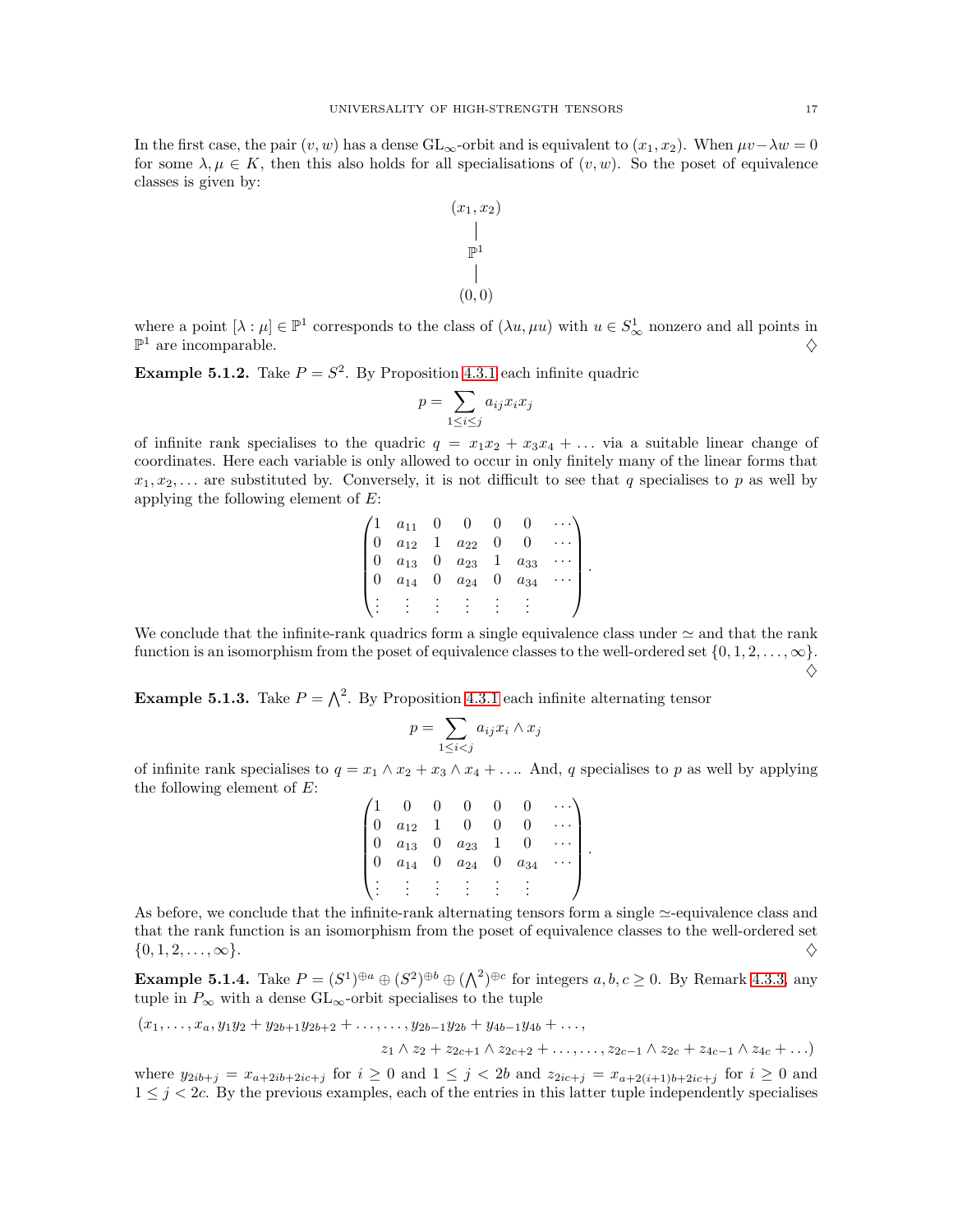to any tensor in the same space. So the entire tuple also specialises to any other tuple in  $P_{\infty}$ . So the tuple with a dense  $GL_{\infty}$ -orbit again form a single  $\simeq$ -equivalence class.  $\diamondsuit$ 

5.2. Non-homogeneous polynomial functors. The proof of Proposition [4.3.1](#page-13-1) relies on the fact that P is homogeneous. Apart from the slight generalisation from Remark [4.3.3,](#page-14-0) we don't know if such a result holds in a more general setting.

Question 5.2.1. Take  $P = S^2 \oplus S^3$ . Does there exist a tensor  $q \in P_{\infty}$  with a dense  $GL_{\infty}$ -orbit such that  $q \preceq p$  for all  $p \in P_{\infty}$  with a dense  $GL_{\infty}$ -orbit?

The next example compares different candidates for such a minimal element.

**Example 5.2.2.** Take  $P = S^{d_1} \oplus S^{d_2} \oplus \cdots \oplus S^{d_k}$  with  $1 < d_1 < d_2 < \cdots < d_k$ . By [\[6,](#page-17-9) Lemma 4.5.3], an element  $(f_1, \dots, f_k) \in P_\infty$  has dense  $\text{GL}_\infty$ -orbit if and only if  $f_i \in S_\infty^{d_i}$  has dense  $\text{GL}_\infty$ -orbit for all  $i = 1, \ldots, k$ . In particular, the elements

$$
q = (q^{(1)}, \dots, q^{(k)}) = (x_1^{d_1} + x_2^{d_1} + \dots, \dots, x_1^{d_k} + x_2^{d_k} + \dots)
$$

and

$$
p = (p^{(1)}, \dots, p^{(k)}) = (x_1^{d_1} + x_{k+1}^{d_1} + \dots, \dots, x_k^{d_k} + x_{2k}^{d_k} + \dots)
$$

have dense GL<sub>∞</sub>-orbits. Clearly  $q \leq p$ . By Corollary [2.6.3,](#page-6-0) there exists an  $n \geq 1$  and linear forms  $\ell_1, \ldots, \ell_n$  in  $x_1, \ldots, x_k$  such that  $q_n^{(j)}(\ell_1, \ldots, \ell_n) = x_j^{d_j}$  for  $j = 1, \ldots, k$ . Take

$$
\ell_{hn+i} = \ell_i(x_{hn+1},\ldots,x_{hn+n})
$$

for  $h \geq 1$  and  $i \in \{1, ..., k\}$ . Then we see that  $q_n^{(j)}(\ell_{hn+1}, \ldots, \ell_{hn+n}) = x_{hn}^{d_j}$  $\binom{a_j}{hn+j}$  for  $j = 1, \ldots, k$ . So since

$$
q^{(j)} = q_n^{(j)} + q_n^{(j)}(x_{n+1}, \dots, x_{2n}) + \dots
$$

we see that  $q^{(j)}(\ell_1, \ell_2, \ldots) = p^{(j)}$ . Let A be the  $k \times n$  matrix corresponding to  $\ell_1, \ldots, \ell_n$  and take

$$
e := \begin{pmatrix} A & & \\ & A & \\ & & \ddots \end{pmatrix} \in E
$$

Then  $P(e)q^{(j)} = q^{(j)}(\ell_1, \ell_2, \ldots)$ . So  $p \preceq q$ . Hence  $p \simeq q$ .

# **REFERENCES**

- <span id="page-17-0"></span>[1] Tigran Ananyan, Melvin Hochster, Small subalgebras of polynomial rings and Stillman's conjecture, Journal of the American Mathematical Society 33 (2020), no. 1, pp. 291–309.
- <span id="page-17-1"></span>[2] Tigran Ananyan, Melvin Hochster, Strength conditions, small subalgebras, and Stillman bounds in degree  $\leq 4$ , Transactions of the American Mathematical Society 373 (2020), pp. 4757–4806.
- <span id="page-17-3"></span>[3] Edoardo Ballico, Arthur Bik, Alessandro Oneto, Emanuele Ventura, The set of forms with bounded strength is not closed, preprint. [arXiv:2012.01237](http://arxiv.org/abs/2012.01237)
- <span id="page-17-4"></span>[4] Edoardo Ballico, Arthur Bik, Alessandro Oneto, Emanuele Ventura, Strength and slice rank of forms are generically  $equal$ , preprint.  $arXiv:2102.11549$
- <span id="page-17-9"></span><span id="page-17-5"></span>[5] Edoardo Ballico, Emanuele Ventura, The strength for line bundles, Mathematica Scandinavica, to appear, 2020.
- [6] Arthur Bik, Strength and noetherianity for infinite tensors, PhD Thesis, Universität Bern, 2020. https://biblio. unibe.ch/download/eldiss/20bik\_ma.pdf
- <span id="page-17-6"></span>[7] Arthur Bik, Jan Draisma, Rob H. Eggermont, Polynomials and tensors of bounded strength, Communications in Contemporary Mathematics 21 (2019), no. 7, 1850062 (24 pages).
- <span id="page-17-10"></span>[8] Arthur Bik, Jan Draisma, Rob H. Eggermont, Andrew Snowden, The geometry of polynomial representations, in preparation.
- <span id="page-17-8"></span><span id="page-17-7"></span>[9] Arthur Bik, Alessandro Oneto, On the strength of general polynomials, preprint. [arXiv:2005.08617](http://arxiv.org/abs/2005.08617)
- [10] Harm Derksen, Rob H. Eggermont, Andrew Snowden, Topological noetherianity for cubic polynomials, Algebra & Number Theory 11 (2017), no. 9, pp. 2197–2212.
- <span id="page-17-11"></span>[11] Jan Draisma, Topological noetherianity of polynomial functors, Journal of the American Mathematical Society 32 (2019), no. 3, pp. 691–707.
- <span id="page-17-2"></span>[12] Daniel Erman, Steven V. Sam, Andrew Snowden, Big polynomial rings and Stillman's conjecture, Inventiones mathematicae 218 (2019), no. 2, pp. 413–439.